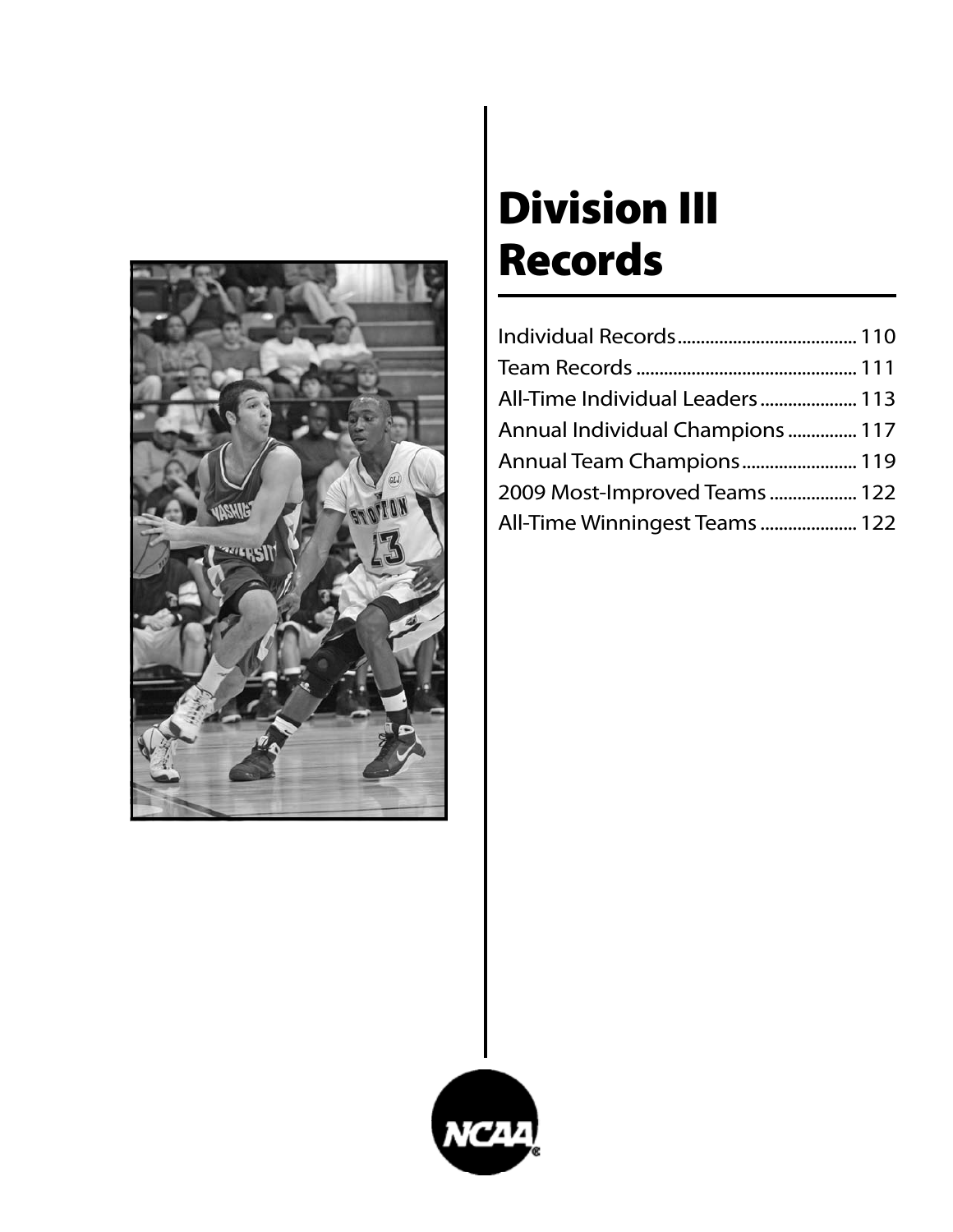## Individual Records

Division III men's basketball records are based on the performances of Division III teams since the three-division reorganization plan was adopted by the special NCAA Convention in August 1973. Assists were added for the 1988-89 season; blocked shots and steals were added for the 1992-93 season. In statistical rankings, the rounding of percentages and/or averages may indicate ties where none exist. In these cases, the numerical order of the rankings is accurate.

### Scoring

### **POINTS**

#### Game

77—Jeff Clement, Grinnell vs. Illinois Col., Feb. 18, 1998 Season 1,044—Greg Grant, TCNJ, 1989 (32 games)

### Career

2,940—Andre Foreman, Salisbury, 1988-89, 91-92 (109 games)

#### Average Per Game

#### Season

- 37.3—Steve Diekmann, Grinnell, 1995 (745 in 20)
- Career *(Min. 1,400)* 32.8—Dwain Govan, Bishop, 1974-75 (1,805 in 55)

#### Points Scored With No Time Elapsing Game

24—Rob Rittgers, UC San Diego vs. Menlo, Jan. 16, 1988 (made 24 consecutive free throws due to 12 bench technical fouls)

### CONSECUTIVE POINTS SCORED

#### Game

25—Andy Panko, Lebanon Valley vs. Frank. & Marsh., Jan. 19, 1998

### Games Scoring at Least 50 Points

### Season

- 4—Mike Hoyt, Mt. St. Mary (NY), 2007
- Career 4—Mike Hoyt, Mt. St. Mary (NY), 2004-07; Jeff Clement, Grinnell, 1996-99; Steve Diekmann, Grinnell, 1993-95

### Games Scoring in Double Figures

### Career

116—Lamont Strothers, Chris. Newport, 1988-91

#### Consecutive Games Scoring in Double Figures

### Career

116—Lamont Strothers, Chris. Newport, from Nov. 20, 1987, to March 8, 1991

### Field Goals

### Field Goals

### Game

29—Ryan Hodges, Cal Lutheran vs. Redlands, Jan. 15, 2005 (31 attempts); Shannon Lilly, Bishop vs. Southwest Assembly of God, Jan. 31, 1983 (36 attempts)

### Season

- 394—Dave Russell, Shepherd, 1975 (687 attempts) Career
- 1,140—Andre Foreman, Salisbury, 1988-89, 91-92 (2,125 attempts)

### Consecutive Field Goals

### Game

18—Franklyn Beckford, Lake Forest vs. Grinnell, Feb. 14, 2004; Jason Light, Emory & Henry vs. King (TN), Dec. 2, 1995

### Season

24—Todd Richards, Mount Union, 2000 (during five games)

### Field-Goal Attempts

### Game

68—Jeff Clement, Grinnell vs. Illinois Col., Feb. 18, 1998 (26 made)

### Season

- 742—Greg Grant, TCNJ, 1989 (387 made) Career
- 2,149—Lamont Strothers, Chris. Newport, 1988-91 (1,016 made)

### Field-Goal Percentage

#### Game

*(Min. 18 made)* 100%— Franklyn Beckford, Lake Forest vs. Grinnell, Feb. 14, 2004 (18 of 18); Jason Light, Emory & Henry vs. King (TN), Dec. 2, 1995 (18 of 18) \*Season

76.6—Travis Weiss, St. John's (MN), 1994 (160 of 209) *\*Based on qualifiers for annual championship.*

### Career

*(Min. 400 made)* 73.6—Tony Rychlec, Mass. Maritime, 1981-83 (509 of 692)

### Three-Point Field Goals

### Three-Point Field Goals

Game

- 21—Sami Wylie, Lincoln (PA) vs. Ohio St.-Marion, Dec. 2, 2006
- Season 186—Jeff Clement, Grinnell, 1998 (511 attempts) Career
- 526—John Grotberg, Grinnell, 2006-09 (1,523 attempts)

#### Three-Point Field Goals Made Per Game Season

- 8.5—Jeff Clement, Grinnell, 1998 (186 in 22) Career
- 5.7—Jeff Clement, Grinnell, 1996-99 (516 in 91)
- Consecutive Three-Point Field Goals
- Game
- 11—Joe Goldin, Randolph-Macon vs. Emory & Henry, Feb. 16, 1997

### Season

16—John Richards, Sewanee (during five games, Feb. 10 to Feb. 25, 1990)

### Consecutive Games Making a Three-Point Field Goal

Season

- 31—Troy Greenlee, DePauw, Nov. 17, 1989, to March 17, 1990 Career
- 75—Chris Carideo, Widener, 1992-95

### Three-Point Field-Goal Attempts

- Game
- 52—Jeff Clement, Grinnell vs. Illinois Col., Feb. 18, 1998 (19 made)
- Season
- 511—Jeff Clement, Grinnell, 1998 (186 made) Career 1,532—Jeff Clement, Grinnell, 1996-99 (516 made)

### Three-Point Field-Goal Attempts Per **GAME**

### Season

23.2—Jeff Clement, Grinnell, 1998 (511 in 22) Career

16.8—Jeff Clement, Grinnell, 1996-99 (1,532 in 91)

#### Three-Point Field-Goal Percentage Game

*(Min. 11 made)* 100%—Joe Goldin, Randolph-Macon vs. Emory & Henry, Feb. 16, 1997 (11 of 11) Season

*(Min. 40 made)* 67.0%—Reggie James, NJIT, 1989 (59 of 88)

*(Min. 90 made)* 56.9%—Eric Harris, Bishop, 1987 (91 of 160)

#### Career

*(Min. 200 made)* 51.3%—Jeff Seifriz, Wis.-Whitewater, 1987-89 (217 of 423)

### Free Throws

#### Free Throws

### Game

30—Rob Rittgers, UC San Diego vs. Menlo, Jan. 16, 1988 (30 attempts)

- Season
- 249—Dave Russell, Shepherd, 1975 (293 attempts) **Career**

792—Matt Hancock, Colby, 1987-90 (928 attempts)

#### Consecutive Free Throws Made

#### Game

30—Rob Rittgers, UC San Diego vs. Menlo, Jan. 16, 1988 Season

- 59—Mike Michelson, Coast Guard (during 13 games, Jan. 16 to Feb. 27, 1990)
- Career

(30 made) Season

Career

Game

\*Season

Career

84—Dirk Rhinehart, Kalamazoo (16 games, Jan. 3-Dec. 17, 2001)

30—Rob Rittgers, UC San Diego vs. Menlo, Jan. 16, 1988

326—Moses Jean-Pierre, Plymouth St., 1994 (243 made)

*(Min. 30 made)* 100%—Rob Rittgers, UC San Diego vs.

*(Min. 250 made)* 92.5%—Andy Enfield, Johns Hopkins,

*(Min. 500 made)* 86.2%—Brad Clark, Wis.-Oshkosh, 1997-

36—Mark Veenstra, Calvin vs. Colorado St.-Pueblo., Feb. 3, 1976; Clinton Montford, Methodist vs. Warren Wilson,

1,628—Michael Smith, Hamilton, 1989-92 (107 games)

*(Min. 900)* 17.4—Larry Parker, Plattsburgh St., 1975-78

579—Joe Manley, Bowie St., 1976 (29 games)

19.97—Joe Manley, Bowie St., 1976 (579 in 29)

26—Robert James, Kean vs. NJIT, March 11, 1989

917—Tennyson Whitted, Ramapo, 2000-03 (108 games)

*(Min. 550)* 9.4—David Arseneault, Grinnell, 2006-09 (854

391—Robert James, Kean, 1989 (29 games)

13.5—Robert James, Kean, 1989 (391 in 29)

96.3%—Korey Coon, Ill. Wesleyan, 2000 (157 of 163)

928—Matt Hancock, Colby, 1987-90 (792 made)

#### Free ThrowS ATTEMPTED Game

Free-Throw Percentage

1988-91 (431 of 466)

2000 (535 of 621)

**Rebounds** 

Jan. 21, 1989

Average Per Game

(1,482 in 85)

Assists

Average Per Game

Assists Game

Season

Career

Season

Career

in 91)

**REBOUNDS** Game

Season

**Career** 

Season

Career

Menlo, Jan. 16, 1988 (30 of 30)

*\*based on qualifiers for annual championship*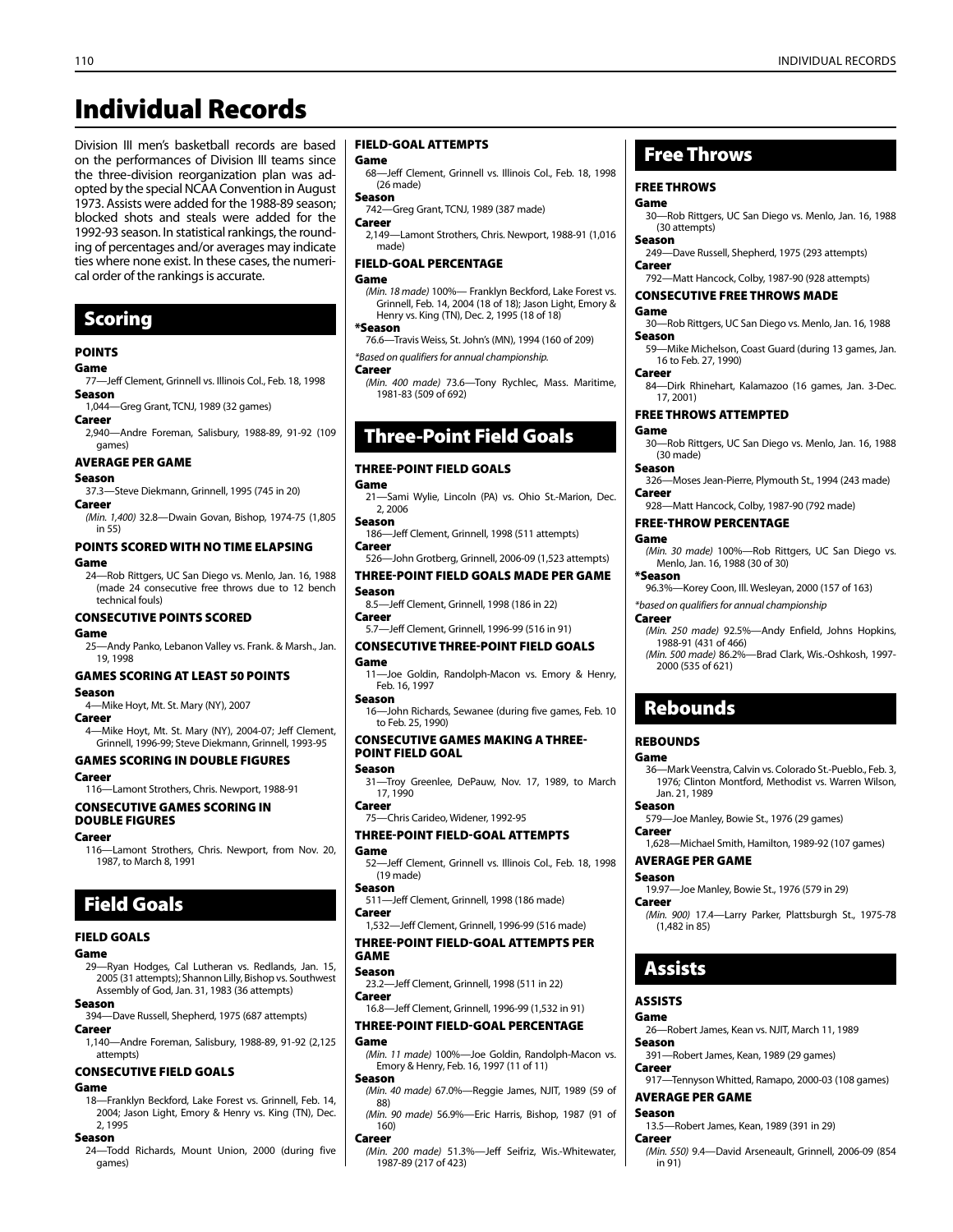### Blocked Shots

#### Blocked Shots

#### Game

18—John Bunch, Lincoln (PA) vs. New Jersey City, Jan. 19, 2004; John Bunch, Lincoln (PA) vs. Valley Forge, Dec. 13, 2003

### Season

198—Tory Black, NJIT, 1997 (26 games) Career

576—Ira Nicholson, Mt. St. Vincent, 1994-97 (100 games)

### Average Per Game

Season

7.6—Tory Black, NJIT, 1997 (198 in 26) Career

6.1—Neil Edwards, York (NY), 1998-2000 (337 in 55)

## Team Records

Note: Where records involve both teams, each team must be an NCAA Division III member institution.

### Single-Game Records

### Scoring

#### **POINTS**

201—Lincoln (PA) vs. Ohio St.-Marion (78), Dec. 2, 2006

### POINTS BY LOSING TEAM

153—Redlands vs. Cal Baptist, Dec. 10, 2004; Chapman vs. Redlands, December 4, 2003 (3ot)

### Points, Both Teams

315—Simpson (167) vs. Grinnell (148), Nov. 19, 1994

#### Points in a Half

104—Lincoln (PA) vs. Ohio St.-Marion (78), Dec. 2, 2006 (second half)

#### Points Scored With No Time Elapsing Off of the Clock

24—UC San Diego vs. Menlo, Jan. 16, 1988 (made 24 consecutive free throws due to 12 bench technical fouls)

#### fewest Points Allowed

6—Dickinson (15) vs. Muhlenberg, Feb. 3, 1982

fewest Points Allowed in a Half

0—Dickinson (2) vs. Muhlenberg (first), Feb. 3, 1982

### fewest Points, Both Teams

21—Dickinson (15) vs. Muhlenberg (6), Feb. 3, 1982

### Fewest Points, Half, Both Teams

2—Dickinson (2) vs. Muhlenberg (0) (first), Feb. 3, 1982

### Margin of Victory

123—Lincoln (PA) (201) vs. Ohio St.-Marion (78), Dec. 2, 2006

## Field Goals

### Field Goals

79—Lincoln (PA) vs. Ohio St.-Marion, Dec. 2, 2006 (141 attempts)

### Field-Goal Attempts

141—Lincoln (PA) vs. Ohio St.-Marion, Dec. 2, 2006 (made 79)

### fewest Field Goals

3—Muhlenberg vs. Dickinson, Feb. 3, 1982 (11 attempts)

### Fewest Field-Goal Attempts

11—Muhlenberg vs. Dickinson, Feb. 3, 1982 (3 made)

### Steals

### **STEALS**

### Game

17—Matt Newton, Principia vs. Harris-Stowe, Jan. 4, 1994 Season 189—Moses Jean-Pierre, Plymouth St., 1994 (30 games)

### **Career**

448—Tennyson Whitted, Ramapo, 2000-03 (108 games)

### Average Per Game

- Season 6.3—Moses Jean-Pierre, Plymouth St., 1994 (189 in 30)
- Career 5.5—Moses Jean-Pierre, Plymouth St., 1993-94 (303 in 55 games)

### Games

### GAMES Played

#### Season

34—Nick Bennett, Kyle Grusczynski, Jason Kaslow, Neal Krajnik, Eric Maus and Tamaris Releford, Wis.-Stevens Point, 2004; Thane Anderson, Matt Benedict, Tim Blair, Lanse Carter, Mike Johnson, Todd Oehrlein, Mike Prasher and Derrick Shelton, Wis.-Eau Claire, 1990 Career

#### 124—Tonton Balenga, Va. Wesleyan, 2005-08

### Field-Goal Percentage

89.8%—St. Norbert vs. Grinnell, Jan. 28, 2000 (44 of 49)

### Field-Goal Percentage, Half

95.7—Beloit vs. Grinnell, Jan. 27, 2001 (22 of 23)

### Three-Point Field Goals

#### Three-Point Field Goals

37—Redlands vs. La Sierra, Dec. 13, 2003 (97 attempts)

#### Three-Point Field Goals, Both Teams 47—Redlands (35) vs. Whittier (12), Feb. 21, 2004

Consecutive Three-Point Field Goals Made Without a Miss

11—Willamette vs. Western Baptist, Jan. 8, 1987

### Number of Different Players to Score a Three-Point Field Goal, One Team

14—Redlands vs. Caltech, Jan. 29, 2005

Three-Point Field-Goal Attempts 106—Redlands vs. La Sierra, Jan. 6, 2005 (35 made)

#### Three-Point Field-Goal Attempts, Both Teams

119—Redlands (82) vs. Chapman (37), Dec. 5, 2003

#### Three-Point Field-Goal Percentage

*(Min. 10 made)* 100%—Willamette vs. Western Baptist, Jan. 8, 1987 (11 of 11); Kean vs. Ramapo, Feb. 11, 1987 (10 of 10)

*(Min. 15 made)* 89.5%—Simpson vs. Dubuque, Feb. 22, 2003 (17 of 19)

#### Three-Point Field-Goal Percentage, Both Teams

- *(Min. 10 made)* 92.9%—Luther (8 of 8) vs. Wartburg (5 of 6), Feb. 14, 1987 (13 of 14)
- *(Min. 15 made)* 75.0%—Anna Maria (4 of 6) vs. Nichols (11 of 14), Feb. 10, 1987 (15 of 20)

*(Min. 20 made)* 62.9%—Simpson (17 of 19) vs. Dubuque (5 of 16), Feb. 22, 2003 (22 of 35)

### Free Throws

#### Free Throws Made

53—UC San Diego vs. Menlo, Jan. 16, 1988 (59 attempts)

### Free Throws made, Both Teams

93—Grinnell (50) vs. Beloit (43), Jan. 10, 1998

### Free Throws attempted

71—Earlham vs. Oberlin, Dec. 5, 1992 (46 made)

#### Free Throws attempted, Both Teams

105—Earlham (71) vs. Oberlin (34), Dec. 5, 1992

Fewest Free Throws made 0—Many teams

#### Fewest Free-Throw attempts

0—Many teams

#### Free-Throw Percentage

Rebounds

Rebound Margin

Assists, Both Teams

Personal Fouls

Players Disqualified

vs Curry, Jan. 14, 1995

Personal Fouls, Both Teams

Personal Fouls

Assists

Assists

98—Alma vs. Marion, Dec. 28, 1973 Rebounds, Both Teams

56—MIT (74) vs. Emerson (18), Feb. 21, 1990

53—Simpson vs. Grinnell, Nov. 25, 1995

79—Simpson (53) vs. Grinnell (26), Nov. 25, 1995

47—Concordia Chicago vs. Trinity Christian, Feb. 26, 1988

6—Thomas More vs. Franklin, Feb. 2, 2002; Wheaton (MA) vs. Babson, Feb. 18, 1999; Union (NY) vs. Rochester (NY), Feb. 15, 1985; Haverford vs. Drew, Jan. 10, 1990; Manhattanville vs. Drew, Jan. 11, 1992; Roger Williams

80—Grinnell (46) vs. St. Norbert (34), Jan. 28, 2000

**REBOUNDS** 

- *(Min. 28 made)* 10.0%—Albany (NY) vs. SUNY Potsdam, Feb. 19, 1994 (28 of 28)
- *(Min. 30 made)* 97.2%—Ill. Wesleyan vs. North Park, Feb. 19, 2003 (35 of 36)
- *(Min. 45 made)* 92.6%—Grinnell vs. Beloit, Jan. 10, 1998 (50 of 54)

### Free-Throw Percentage, Both Teams

*(Min. 20 made)* 100%—Bethel (MN) (15 of 15) vs. Carleton (5 of 5), Feb. 24, 2004 *(Min. 30 made)* 94.9%—Muskingum (30 of 31) vs. Ohio Wesleyan (7 of 8), Jan. 10, 1981 (37 of 39)

124—Chapman (65) vs. Redlands (59), Dec. 5, 2003; Ill. Wesleyan (62) vs. North Central (IL) (62), Feb. 8, 1977; Rochester Inst. (72) vs. Thiel (52), Nov. 18, 1988

Division III

**DIVISION III**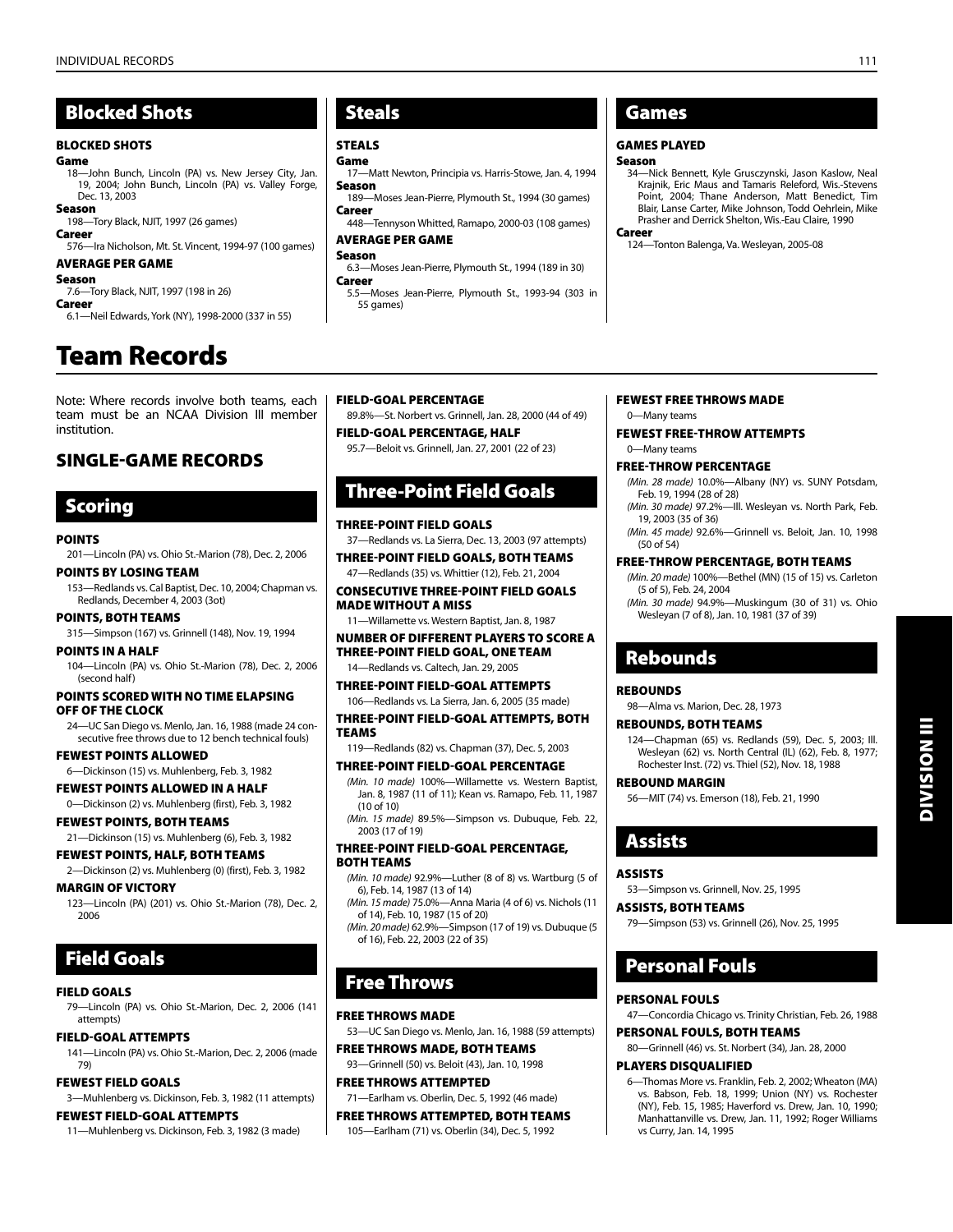### Players Disqualified, Both Teams

11—Union (NY) (6) vs. Rochester (NY) (5), Feb. 15, 1985

### Overtimes

### Overtime Periods

5—Babson (115) vs. Wheaton (MA) (107), Feb. 18, 1999; Capital (86) vs. Muskingum (89), Jan. 5, 1980; Carnegie Mellon (81) vs. Allegheny (76), Feb. 12, 1983; Rochester (NY) (99) vs. Union (NY) (98), Feb. 15, 1985

### Points in One Overtime Period

31—Marymount (VA) vs. Catholic, Jan. 30, 1999 Points in One Overtime Period, Both Teams

51—Wash. & Lee (28) vs. Mary Washington (23), Jan. 9, 1995

#### Points in Overtime Periods

50—Babson (50) vs. Wheaton (MA) (5 ot), Feb. 18, 1999

Points in Overtime Periods, Both Teams 92—Babson (50) vs. Wheaton (MA) (42) (5 ot), Feb. 18,

1999

### Season Records

### Scoring

**POINTS** 

3,310—Redlands, 2005 (25 games) Average Per Game

132.4—Redlands, 2005 (3,310 in 25)

Average Scoring Margin 31.1—Husson, 1976 (98.7 offense, 67.6 defense)

Games at Least 100 Points 23—Redlands, 2005 (25-game season); Grinnell, 2002 (24-game season)

Consecutive Games at Least 100 Points 19—Grinnell, from Nov. 23, 2002, to Feb. 8, 2003 Consecutive Games at Least 100 Points

(Multiple Seasons) 28—Grinnell, from Jan. 25, 2002, to Feb. 8, 2003

## Field Goals

Field Goals 1,323—Shepherd, 1975 (2,644 attempts) Field Goals Per Game

44.6—Redlands, 2005 (1,116 in 25) Field-Goal Attempts

2,757—Redlands, 2005 (1,116 made) Field-Goal Attempts Per Game 110.3—Redlands, 2005 (2,757 in 25)

Field-Goal Percentage 60.0—Stony Brook, 1978 (1,033 of 1,721)

### Three-Point Field Goals

Three-Point Field Goals 595—Redlands, 2005 (1,813 attempts) Three-Point Field Goals Per Game 23.8—Redlands, 2005 (595 in 25)

Three-Point Field-Goal Attempts 1,813—Redlands, 2005 (595 made)

Three-Point Field-Goal Attempts Per Game

72.5—Redlands, 2005 (1,813 in 25)

Three-Point Field-Goal Percentage *(Min. 100 made)* 62.0%—NJIT, 1989 (124 of 200) *(Min. 150 made)* 49.1%—Eureka, 1994 (317 of 646)

consecutive games scoring a threepoint field goal

500—Salisbury, Nov. 25, 1986-Present

### Free Throws

#### Free Throws made

698—Ohio Wesleyan, 1988 (888 attempts) Free Throws made Per Game

23.7—Grinnell, 1995 (498 in 21)

Free-Throw ATTEMPTS 930—Queens (NY), 1981 (636 made)

Free-Throw ATTEMPTS Per Game 33.2—Grinnell, 1995 (698 in 21)

Free-Throw Percentage 81.8%—Wis.-Oshkosh, 1998 (516 of 631)

### Rebounds

**REBOUNDS** 1,616—Keene St., 1976 (29 games) Average Per Game

56.3—Mercy, 1977 (1,408 in 25) Average Rebound Margin

17.0—Hamilton, 1991 (49.6 offense, 32.5 defense)

## Assists

Assists 861—Salisbury, 1991 (29 games)

Average Per Game 31.2—Me.-Farmington, 1991 (748 in 24)

### Fouls

Fouls 801—McMurry, 2001 (28 games) Fouls Per Game 3.9—Grinnell, 1998 (679 in 22)

Fewest Fouls 177—Caltech, 1997 (20 games) Fewest Fouls Per Game

8.9—Caltech, 1997 (177 in 20)

### Defense

Fewest Points Per Game Allowed

47.5—Wis.-Platteville, 1997 (1,283 in 27)

Lowest Field-Goal Percentage Allowed (Since 1978)

35.4—New York U., 2007 (552 of 1,560)

### **Overtimes**

### Overtime Games

7—Lakeland, 2008 (won 3, lost 4); McMurry, 2003 (won 7, lost 0); Albany (NY), 1981 (won 5, lost 2); TCNJ, 1982 (won 6, lost 1); St. John's (MN), 1983 (won 4, lost 3); New Jersey City, 1994 (won 4, lost 3)

#### Consecutive Overtime Games

4—Goucher, Nov. 20-Nov. 30, 2007 (won 0, lost 4); Dominican (IL), Feb. 1-Feb. 10, 2007 (won 2, lost 2)

OVERTIME WINS

7—McMurry, 2003 (7-0)

OVERTIME HOME WINS

5—McMurry, 2003 (5-0)

### General Records

#### Games played in a Season

34—Wis.-Stevens Point, 2004 (29-5); Wis.-Eau Claire, 1990 (30-4); LeMoyne-Owen, 1980 (26-8)

Victories in a Season 32—SUNY Potsdam, 1986 (32-0)

Consecutive Victories 60—SUNY Potsdam (from first game of 1985-86 season to March 14, 1987)

#### MOST-IMPROVED TEAM FROM ONE SEASON TO THE NEXT

17games—Hunter, 1998 (from 9-17 to 28-2)

Consecutive Home-Court Victories 62—North Park (from Feb. 8, 1984, to Feb. 3, 1988)

Consecutive Regular-Season Victories

59—SUNY Potsdam (from Nov. 22, 1985, to Dec. 12, 1987)

Defeats in a Season 26—Otterbein, 1988 (1-26); Maryville (MO), 1991 (0-26)

Consecutive Defeats in a Season

26—Maryville (MO), 1991 (0-26)

Consecutive Defeats

117—Rutgers-Camden (from Jan. 22, 1992, to Jan. 3, 1997; ended with 77-72 win vs. Bloomfield on Jan. 7, 1997)

Consecutive Winning Seasons 40—Wittenberg, 1969-2008

Consecutive Non-Losing Seasons

53—Wittenberg, 1957-2009 (current)

UNBEATEN TEAMS (Number of victories in parentheses) SUNY Potsdam, 1986 (32); Wis.-Platteville, 1995 (31); Wis.- Platteville, 1998 (30)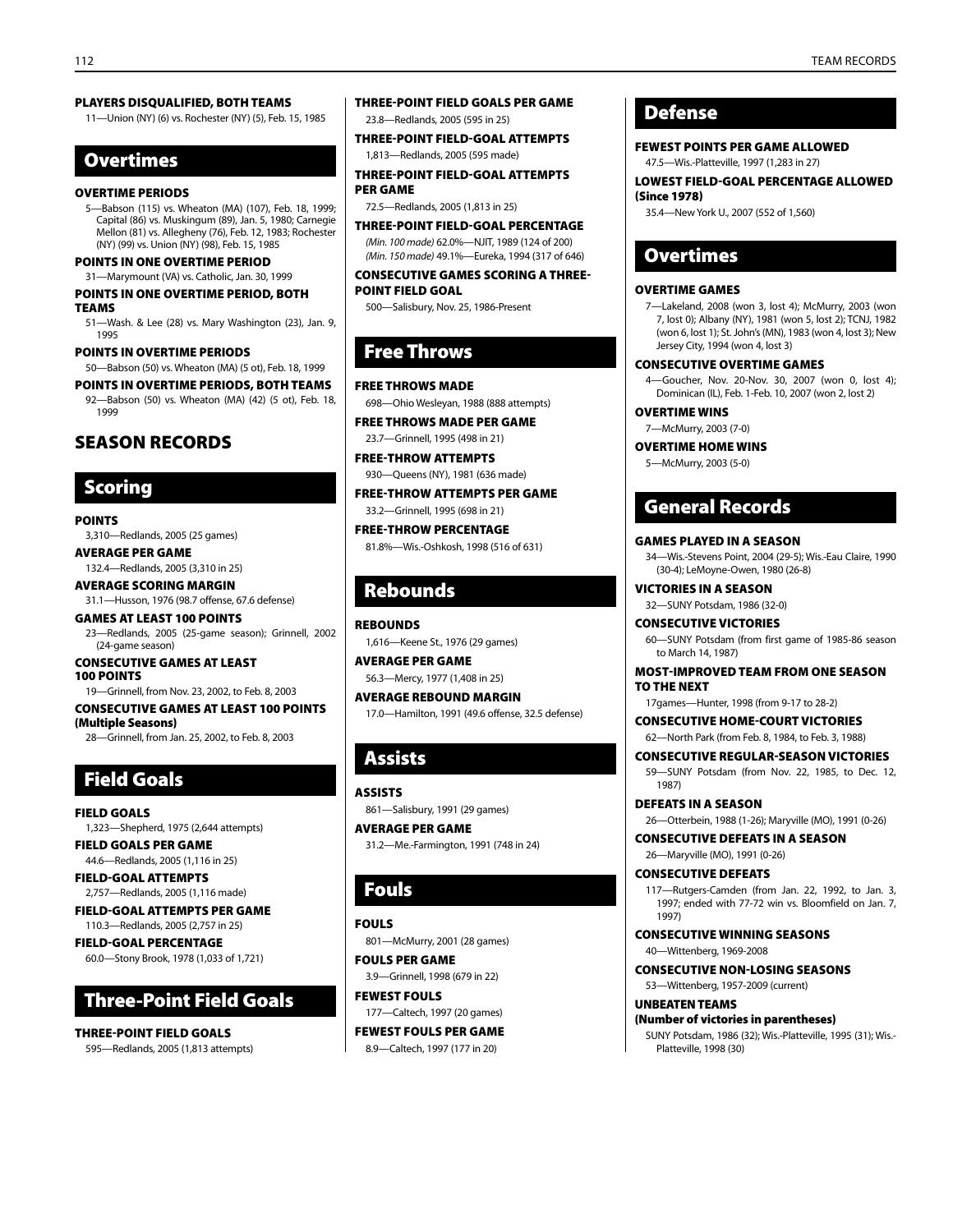# All-Time Individual Leaders

### Single-Game Records

### SCORING HIGHS

| Pts. | <b>Player, Team vs. Opponent</b> | Season |
|------|----------------------------------|--------|
| 77   |                                  |        |
| 69   |                                  |        |
| 69   |                                  |        |
| 64   |                                  |        |
| 63   |                                  |        |
| 63   |                                  |        |
| 62   |                                  |        |
| 62   |                                  |        |
| 62   |                                  |        |
| 61   |                                  |        |
| 61   |                                  |        |
| 61   |                                  |        |
| 60   |                                  |        |
| 60   |                                  |        |
| 59   |                                  |        |
| 59   |                                  |        |
| 59   |                                  |        |
| 59   |                                  |        |
| 58   |                                  |        |
| 58   |                                  |        |

### Season Records

### Scoring Average

| Player, Team                  | Season | G  | FG      | 3FG                      | <b>FT</b> | Pts.   | Avg.  |
|-------------------------------|--------|----|---------|--------------------------|-----------|--------|-------|
| Steve Diekmann, Grinnell      | †1995  | 20 | 223     | 137                      | 162       | 745    | *37.3 |
| Rickey Sutton, Lyndon St.     | †1976  | 14 | 207     | $\qquad \qquad$          | 93        | 507    | 36.2  |
|                               | †1983  | 26 | 345     | $\qquad \qquad$          | 218       | 908    | 34.9  |
|                               | †1974  | 20 | 288     |                          | 122       | 698    | 34.9  |
| Rickey Sutton, Lyndon St.     | †1977  | 16 | 223     | $\overline{\phantom{0}}$ | 112       | 558    | 34.9  |
| Mike Hoyt, Mt. St. Mary (NY)  | +2007  | 26 | 274     | 121                      | 229       | 898    | 34.5  |
| Steve Diekmann, Grinnell      | †1994  | 21 | 250     | 117                      | 106       | 723    | 34.4  |
|                               | †1996  | 24 | 260     | 158                      | 136       | 814    | 33.9  |
|                               | †1998  | 22 | 238     | *186                     | 84        | 746    | 33.9  |
| Kyle Myrick, Lincoln (PA)     | +2006  | 30 | 387     | 59                       | 177       | 1,010  | 33.7  |
|                               | †1975  | 29 | 392     | $\overline{\phantom{0}}$ | 179       | 963    | 33.2  |
| Clarence Caldwell, Greensboro | 1976   | 22 | 306     |                          | 111       | 723    | 32.8  |
| Jeff Clement, Grinnell        | +1999  | 22 | 217     | 166                      | 121       | 721    | 32.8  |
| Tim Russell, Albertus Magnus  | +2005  | 25 | 292     | 74                       | 161       | 819    | 32.8  |
|                               | †1989  | 32 | 387     | 76                       | 194       | *1,044 | 32.6  |
| Dennis Stanton, Ursinus       | +2004  | 27 | 261     | 140                      | 217       | 879    | 32.6  |
|                               | 1975   |    | 32 *394 |                          | *249      | 1.037  | 32.4  |
|                               | 1974   | 26 | 358     |                          | 126       | 842    | 32.4  |
|                               | 1983   | 24 | 297     |                          | 166       | 760    | 31.7  |
| Andre Foreman, Salisbury      | 1991   | 29 | 350     | 39                       | 175       | 914    | 31.5  |

*†national champion; \*record*

### FIELD-GOAL PERCENTAGE

### **(Based on qualifiers for annual championship)**

| Player, Team | Season | G  | FG  |     | FGA Pct. |
|--------------|--------|----|-----|-----|----------|
|              | +1994  | 26 | 160 | 209 | $*76.6$  |
|              | +2006  | 21 | 122 | 160 | 76.3     |
|              | +1982  | 28 | 271 | 360 | 75.3     |
|              | +1981  | 25 | 233 | 311 | 74.9     |
|              | 1982   | 20 | 193 | 264 | 73.1     |
|              | 1991   | 26 | 130 | 178 | 73.0     |
|              | +1979  | 24 | 140 | 192 | 72.9     |
|              | +1991  | 26 | 164 | 226 | 72.6     |
|              | 1982   | 30 | 203 | 280 | 72.5     |
|              | 1979   | 24 | 164 | 227 | 72.2     |
|              | 1981   | 25 | 204 | 283 | 72.1     |
|              | +2005  | 26 | 141 | 196 | 71.9     |
|              | 1991   | 22 | 141 | 196 | 71.9     |
|              | +2009  | 25 | 128 | 178 | 71.9     |
|              | 1979   | 24 | 122 | 170 | 71.8     |
|              | 1982   | 26 | 168 | 235 | 71.5     |

*†national champion; \*record*

### THREE-POINT FIELD GOALS MADE

| Player, Team | Season                               | G                          | 3FG                             |
|--------------|--------------------------------------|----------------------------|---------------------------------|
|              | 1998                                 | 22                         | $*186$                          |
|              | 1999                                 | 22                         | 166                             |
|              | 1996                                 | 24                         | 158                             |
|              | 2009                                 | 25                         | 154                             |
|              | 2004                                 | 25                         | 153                             |
|              | 1994                                 | 31                         | 145                             |
|              | 2007                                 | 23                         | 143                             |
|              | 2008                                 | 24                         | 140                             |
|              | 2004                                 | 27                         | 140                             |
|              | 2006                                 | 24                         | 138                             |
|              | 2002<br>1995<br>1991<br>1996<br>1995 | 24<br>20<br>25<br>28<br>20 | 137<br>137<br>133<br>130<br>129 |
|              | 2006                                 | 30                         | 128                             |
|              | 2005                                 | 29                         | 125                             |
|              | 1996                                 | 28                         | 124                             |
|              | 1992                                 | 29                         | 124                             |
|              | 2009                                 | 25                         | 123                             |
|              | 1993                                 | 30                         | 123                             |
| *record      |                                      |                            |                                 |

### THREE-POINT FIELD GOALS MADE PER GAME

| Player, Team | Season | G  | 3FG    | Avg. |
|--------------|--------|----|--------|------|
|              | †1998  | 22 | $*186$ | *8.5 |
|              | †1999  | 22 | 166    | 7.5  |
|              | +1995  | 20 | 137    | 6.9  |
|              | †1996  | 24 | 158    | 6.6  |
|              | 1995   | 29 | 129    | 6.5  |
|              | +2007  | 23 | 143    | 6.2  |
|              | +2009  | 25 | 154    | 6.2  |
|              | +2004  | 25 | 153    | 6.1  |
|              | +2008  | 24 | 140    | 5.8  |
|              | +2006  | 24 | 138    | 5.8  |
|              | +2002  | 24 | 137    | 5.7  |
|              | +1994  | 21 | 117    | 5.6  |
|              | +1991  | 25 | 133    | 5.3  |
|              | 1999   | 22 | 117    | 5.3  |
|              | 2006   | 23 | 120    | 5.2  |
|              | 2004   | 27 | 140    | 5.2  |
|              | +1997  | 22 | 113    | 5.1  |
|              | 1997   | 19 | 97     | 5.1  |
|              | 1994   | 24 | 120    | 5.0  |
|              | 2009   | 25 | 123    | 4.9  |
|              |        |    |        |      |

*†national champion; \*record*

### THREE-POINT FIELD-GOAL PERCENTAGE

**(Based on qualifiers for annual championship)** 

| <b>Player, Team</b> | Season | G  |    | 3FG 3FGA Pct. |         |
|---------------------|--------|----|----|---------------|---------|
|                     | +1989  | 29 | 59 | 88            | $*67.0$ |
|                     | +1987  | 26 | 41 | 65            | 63.1    |
|                     | 1989   | 29 | 46 | 75            | 61.3    |
|                     | +1990  | 22 | 33 | 54            | 61.1    |
|                     | +1991  | 26 | 46 | 76            | 60.5    |
|                     | +2009  | 27 | 86 | 146           | 58.9    |
|                     | +1988  | 26 | 41 | 71            | 57.7    |
|                     | 1988   | 26 | 42 | 73            | 57.5    |
|                     | 1988   | 24 | 65 | 114           | 57.0    |
|                     | 1989   | 27 | 45 | 79            | 57.0    |
|                     | 1987   | 26 | 91 | 160           | 56.9    |
|                     | 1988   | 30 | 71 | 125           | 56.8    |
|                     | 1989   | 24 | 51 | 90            | 56.7    |

*†national champion; \*record*

### FREE-THROW PERCENTAGE

### **(Based on qualifiers for annual championship)**

| Player, Team | Season G FT FTA Pct.   |      |    |            |      |
|--------------|------------------------|------|----|------------|------|
|              | +2000 25 157 163 *96.3 |      |    |            |      |
|              | +2008 26 118 123 95.9  |      |    |            |      |
|              | +2003                  | - 26 |    | 66 69 95.7 |      |
|              | +1998 25 65 68 95.6    |      |    |            |      |
|              |                        |      |    | 129 95.3   |      |
|              | +1992                  | - 26 | 80 | 84         | 95.2 |
|              | +1989 21 119           |      |    | 125 95.2   |      |
|              | +2007 27 126 133 94.7  |      |    |            |      |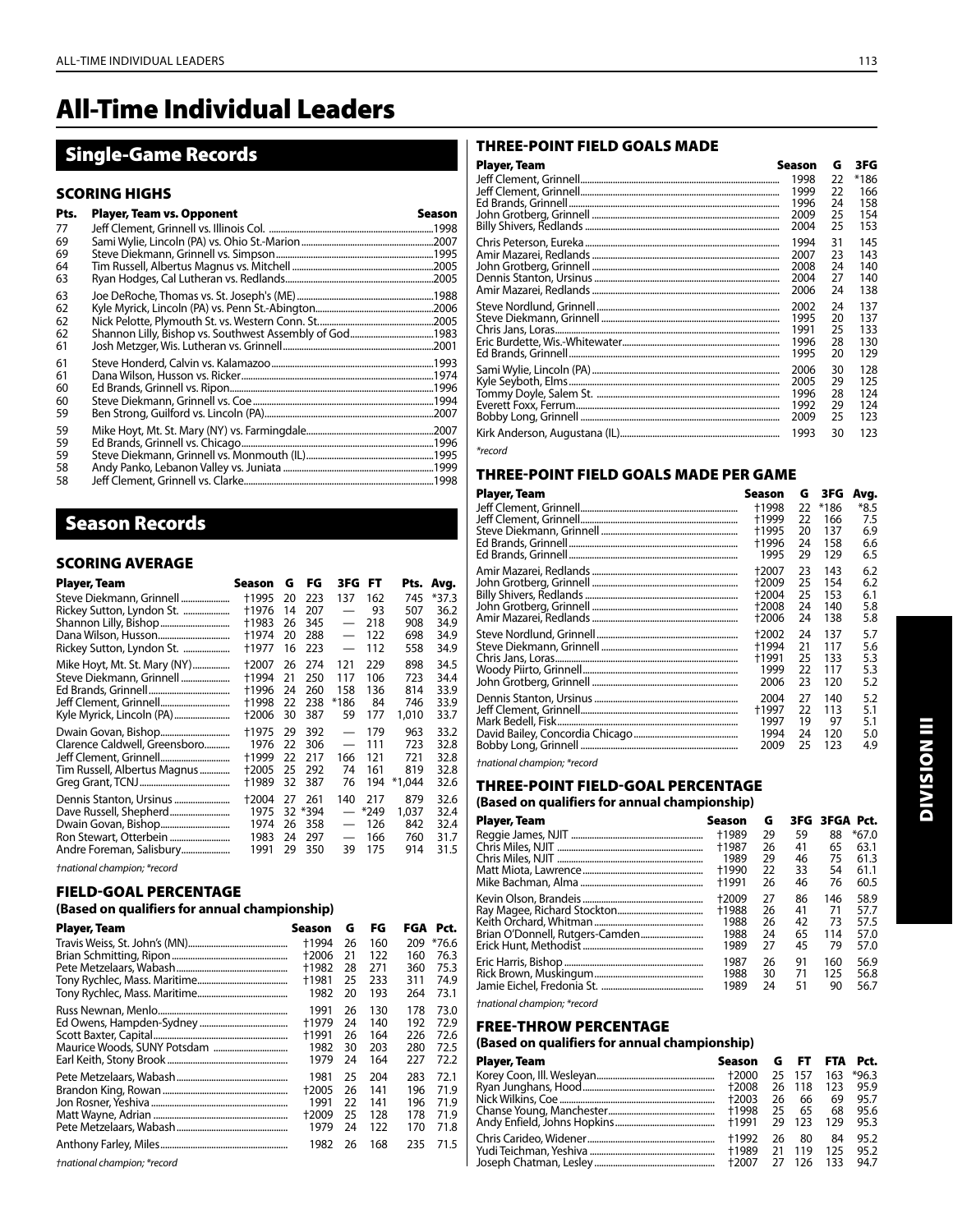| <b>Player, Team</b>                                   | Season                                  | G                            | FT.                                | <b>FTA</b>                    | Pct.                                 | Player, Team<br>season | G                          | Blk.                            |
|-------------------------------------------------------|-----------------------------------------|------------------------------|------------------------------------|-------------------------------|--------------------------------------|------------------------|----------------------------|---------------------------------|
|                                                       | 1998                                    | 26                           | 27 72<br>71                        | 76<br>75                      | 94.7<br>94.7                         |                        | 25<br>28                   | 173<br>167                      |
|                                                       | +1997<br>2008<br>2004<br>+1977<br>†1994 | 28<br>- 25<br>23<br>22<br>22 | 86<br>64<br>64<br>80<br>60         | 91<br>68<br>68<br>85<br>64    | 94.5<br>94.1<br>94.1<br>94.1<br>93.8 |                        | 27<br>24<br>26<br>29<br>26 | 163<br>151<br>148<br>145<br>144 |
|                                                       | 2008<br>+2001<br>+2005                  | 28<br>27<br>-25              | 89<br>72<br>25 113<br>25 125<br>96 | 95<br>77<br>121<br>134<br>103 | 93.7<br>93.5<br>93.4<br>93.3<br>93.2 | 2000                   | 27<br>24<br>29<br>25<br>29 | 133<br>132<br>131<br>131<br>129 |
| tnational champion; *record<br><b>REBOUND AVERAGE</b> |                                         |                              |                                    |                               |                                      | 1995<br>1995           | 27<br>27<br>25             | 128<br>118<br>117               |

| <b>Player, Team</b> | Season |    | G Reb. | Avg.   |
|---------------------|--------|----|--------|--------|
|                     |        | 29 | *579   | *19.97 |
|                     |        | 22 | 436    | 19.8   |
|                     |        | 24 | 457    | 19.0   |
|                     |        | 17 | 318    | 18.7   |
|                     |        | 23 | 430    | 18.7   |
|                     |        | 29 | 536    | 18.5   |
|                     |        | 26 | 479    | 18.4   |
|                     |        | 22 | 398    | 18.1   |
|                     |        | 23 | 414    | 18.0   |
|                     |        | 26 | 467    | 18.0   |
|                     |        | 20 | 355    | 17.8   |

*†national champion; \*record*

### ASSISTS

| Player, Team | Season | G  | Ast.   |
|--------------|--------|----|--------|
|              |        | 29 | $*391$ |
|              |        | 29 | 319    |
|              | 1989   | 31 | 295    |
|              | +1995  | 30 | 292    |
|              | +1996  | 30 | 289    |
|              | 1989   | 26 | 275    |
|              |        | 24 | 267    |
|              | 1991   | 29 | 262    |
|              | 1996   | 27 | 258    |
|              |        | 30 | 253    |
|              |        | 26 | 253    |
|              | 2009   | 31 | 251    |
|              | 1990   | 28 | 251    |
|              |        | 32 | 249    |
|              | 1994   | 27 | 248    |
|              | 1990   | 27 | 246    |
|              |        | 29 | 245    |
|              | 2003   | 32 | 245    |
|              | 2008   | 28 | 244    |
|              | 1990   | 26 | 244    |

*†national champion; \*record*

### ASSIST AVERAGE

| Player, Team | Season | G  | Ast. | Avg.    |
|--------------|--------|----|------|---------|
|              |        | 29 | *391 | $*13.5$ |
|              |        | 24 | 267  | 11.1    |
|              |        | 29 | 319  | 11.0    |
|              | 1989   | 26 | 275  | 10.6    |
|              | +2008  | 21 | 219  | 10.4    |
|              | 1989   | 22 | 227  | 10.3    |
|              | +2009  | 23 | 234  | 10.2    |
|              |        | 24 | 238  | 9.9     |
|              |        | 30 | 292  | 9.7     |
|              | +1994  | 26 | 253  | 9.7     |
|              | 1991   | 25 | 242  | 9.7     |
|              | †1996  | 30 | 289  | 9.6     |
|              | 1996   | 27 | 258  | 9.6     |
|              | 1989   | 31 | 295  | 9.5     |
|              | +1998  | 25 | 237  | 9.5     |
|              | 1989   | 25 | 236  | 9.4     |
|              | +1997  | 25 | 235  | 9.4     |
|              | 1990   | 26 | 244  | 9.4     |
|              | 1992   | 24 | 225  | 9.4     |

*†national champion; \*record*

### Blocked Shots

| Player, Team | Season G Blk. |            |
|--------------|---------------|------------|
|              |               |            |
|              |               | - 26 - 193 |
|              |               | 188        |

| Player, Team | Season<br>2004                | G<br>25<br>28              | Blk.<br>173<br>167              |
|--------------|-------------------------------|----------------------------|---------------------------------|
|              | 1997<br>1997<br>+1999         | 27<br>24<br>26<br>29<br>26 | 163<br>151<br>148<br>145<br>144 |
|              | +2009<br>2000<br>2004<br>1996 | 27<br>24<br>29<br>25<br>29 | 133<br>132<br>131<br>131<br>129 |
|              | 1995<br>1995<br>1994<br>2004  | 27<br>27<br>25<br>26<br>30 | 128<br>118<br>117<br>116<br>114 |
|              | 2001                          | 25                         | 114                             |

*†national champion; \*record*

### Blocked-Shot AVERAGE

| Player, Team | Season         | G        | Blk.       | Avg.         |
|--------------|----------------|----------|------------|--------------|
|              | +1997          | 26       | *198       | *7.62        |
|              | +2000          | 26       | 193        | 7.42         |
|              | +2004<br>+1995 | 25<br>28 | 173<br>188 | 6.92<br>6.71 |
|              | 1997           | 24       | 151        | 6.29         |
|              | +1996          | 27       | 163        | 6.04         |
|              | 2004           | 28       | 167        | 5.96         |
|              | 1997           | 26       | 148        | 5.69         |
|              | †1999          | 26       | 144        | 5.54         |
|              | 2000           | 24       | 132        | 5.50         |
|              | 1996           | 25       | 131        | 5.24         |
|              | 1999           | 22       | 112        | 5.09         |
|              | +1993          | 29       | 145        | 5.00         |
|              | +2009          | 27       | 133        | 4.93         |
|              | +2006          | 23       | 111        | 4.83         |
|              | +1994          | 27       | 128        | 4.74         |
|              | 1995           | 25       | 117        | 4.68         |
|              | +2001          | 22       | 101        | 4.59         |
|              | 2001           | 25       | 114        | 4.56         |
|              | +2008          | 25       | 113        | 4.52         |
|              | 2004           | 29       | 131        | 4.52         |
|              |                |          |            |              |

*†national champion; \*record*

### **STEALS**

| Player, Team | Season        | G        | Stl.       |
|--------------|---------------|----------|------------|
|              |               | 30       | *189       |
|              | +1996         | 29<br>25 | 178<br>144 |
|              | +2002         | 29       | 138        |
|              | 1994          | 25       | 138        |
|              | +1997         | 24       | 137        |
|              | +2009         | 28       | 130        |
|              | +2007         | 30       | 126        |
|              | 1997<br>+1995 | 23       | 126<br>126 |
|              |               | 24       |            |
|              | 1996          | 27       | 123        |
|              | 1994<br>2000  | 25<br>27 | 122<br>121 |
|              |               | 23       | 121        |
|              | 1995          | 22       | 121        |
|              | 2001          | 31       | 120        |
|              | 1995          | 28       | 120        |
|              | +2003         | 30       | 118        |
|              | 1996          | 26       | 118        |
|              | +2006         | 29       | 116        |
|              |               | 25       | 116        |

*†national champion; \*record*

### Steal AVERAGE

| <b>Player, Team</b> | Season | G  | Stl.   | Avg.    |
|---------------------|--------|----|--------|---------|
|                     |        | 30 | $*189$ | $*6.30$ |
|                     |        | 29 | 178    | 6.14    |
|                     |        | 25 | 144    | 5.76    |
|                     |        | 24 | 137    | 5.71    |
|                     | 1994   | 25 | 138    | 5.52    |
|                     |        | 22 | 121    | 5.50    |
|                     | 1997   | 23 | 126    | 5.48    |
|                     |        | 23 | 121    | 5.26    |
|                     | 1995   | 24 | 126    | 5.25    |
|                     |        | 17 | 84     | 4.94    |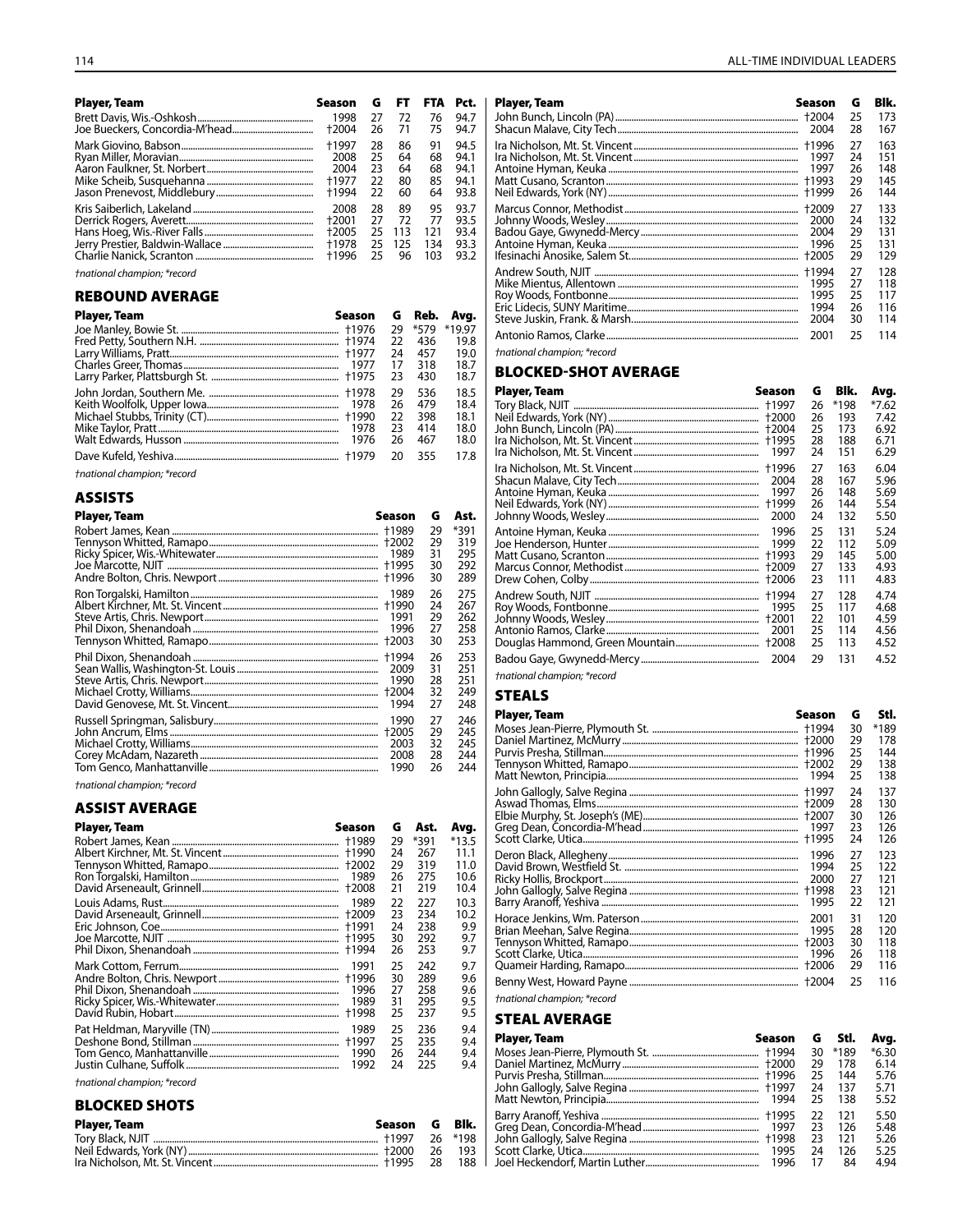#### All-Time Individual Leaders 115

| Player, Team | Season | G    | Stl.  | Ava. | Plaver, Team                                                                                                                                          | Seasons G FG FGA |        |            | Pct.                         |
|--------------|--------|------|-------|------|-------------------------------------------------------------------------------------------------------------------------------------------------------|------------------|--------|------------|------------------------------|
|              |        | 25   | 122   | 4.88 |                                                                                                                                                       |                  |        | 1,010      | 65.7                         |
|              |        | - 19 | 91    | 4.78 |                                                                                                                                                       |                  |        | 840        | 65.4                         |
|              |        |      | 138   | 4.76 |                                                                                                                                                       |                  |        | 855        | 65.2                         |
|              |        |      | 114   | 4.75 |                                                                                                                                                       |                  |        | 640        | 65.0                         |
|              |        |      | 130   | 4.64 |                                                                                                                                                       |                  |        | 955        | 64.8                         |
|              |        |      | - 116 | 4.64 |                                                                                                                                                       |                  |        | 1.051      | 64.7                         |
|              |        |      | - 111 | 4.63 |                                                                                                                                                       |                  |        | 782        | 64.6                         |
|              |        | -25  | - 114 | 4.56 |                                                                                                                                                       |                  |        | 700        | 64.6                         |
|              |        | 27   | - 123 | 4.55 |                                                                                                                                                       |                  |        |            |                              |
|              |        | 26   | 118   | 4.54 | $M_{\text{min}}$ , $T_{\text{min}}$ , $M_{\text{min}}$ , $M_{\text{min}}$ , $M_{\text{min}}$ , $M_{\text{max}}$ , $M_{\text{max}}$ , $M_{\text{max}}$ |                  | 88 452 | 700<br>773 | 64.6<br>$\sim$ $\sim$ $\sim$ |

*†national champion; \*record*

### Career Records

### POINTS

| Player, Team | Seasons | Pts.                                       |
|--------------|---------|--------------------------------------------|
|              |         | *2,940<br>2,898<br>2,848<br>2.709<br>2,678 |
|              |         | 2.634<br>2.611<br>2.605<br>2,586<br>2,553  |
|              |         | 2,549<br>2,515<br>2,501<br>2,483<br>2,469  |
|              |         | 2.457<br>2.439<br>2,434<br>2.415<br>2,398  |
|              |         | 2.394<br>2,381<br>2,379<br>2,357<br>2,352  |

*\*record*

#### SCORING AVERAGE **(Minimum 1,400 points)**

| Player, Team                                                    | Seasons | G        | FG                | 3FG                      | FT.        | Pts.            | Avg.            |
|-----------------------------------------------------------------|---------|----------|-------------------|--------------------------|------------|-----------------|-----------------|
| Dwain Govan, Bishop 1974-75<br>Dave Russell, Shepherd 1974-75   |         | 55<br>60 | 750<br>710        |                          | 305<br>413 | 1,805<br>1,833  | $*32.8$<br>30.6 |
| Kyle Myrick, Lincoln (PA)                                       | 2005-06 | 57       | 667               | 78                       | 309        | 1,721           | 30.2            |
| Rickey Sutton, Lyndon St.<br>John Grotberg, Grinnell  2006-09   | 1976-79 | 80<br>96 | 960<br>904        | *526                     | 459<br>514 | 2,379<br>2,848  | 29.7<br>29.7    |
| John Atkins, Knoxville 1976-78                                  |         | 70       | 845               | $\overline{\phantom{0}}$ | 322        | 2,012           | 28.7            |
| Steve Peknik, Windham  1974-77<br>Clarence Caldwell, Greensboro | 1975-77 | 76<br>70 | 816<br>802        |                          | 467<br>299 | 2,099<br>1,903  | 27.6<br>27.2    |
| Andre Foreman, Salisbury  1988-89,                              |         |          |                   |                          |            |                 |                 |
| Darrel Lewis, Lincoln (PA)  1996-99                             | 91-92   | 86       | 109 *1,140<br>796 | 68<br>265                | 592<br>409 | *2,940<br>2,267 | 27.0<br>26.4    |
| Willie Chandler, Misericordia  2000-03                          |         |          | 1.005             | 346                      | 542        | 2,898           | 26.3            |
| Matt Hancock, Colby 1987-90                                     |         | 102      | 844               | 198                      | *792       | 2,678           | 26.3            |
| Terrence Dupree,                                                |         | 70       | 700               | 22                       | 407        | 1,829           | 26.1            |
| Steve Diekmann, Grinnell  1992-95                               |         | 85       | 741               | 371                      | 365        | 2,218           | 26.1            |
| Rick Hughes, Thomas More 1993-96                                |         | 101      | 1,039             | 13                       | 514        | 2,605           | 25.8            |
| Mark Veenstra, Calvin 1974-77                                   |         | 89       | 960               | $\overline{\phantom{0}}$ | 341        | 2,261           | 25.4            |
| Clarence Caldwell, Greensboro                                   | 1974-77 | 90<br>93 | 883<br>971        | 78                       | 408<br>363 | 2,252<br>2,309  | 25.0<br>24.8    |
| James Rehnquist, Amherst 1975-77                                |         | 61       | 614               | $\overline{\phantom{0}}$ | 284        | 1,512           | 24.8            |
| *record                                                         |         |          |                   |                          |            |                 |                 |

### FIELD-GOAL PERCENTAGE

### **(Minimum 400 field goals made)**

|  |     | Pct.             |
|--|-----|------------------|
|  | 692 | $*73.6$          |
|  |     | 72.4             |
|  | 602 | 69.4             |
|  | 829 | 67.4             |
|  |     | 66.9             |
|  |     | 66.6<br>65.8     |
|  |     | Seasons G FG FGA |

| riayer, Iealli                            | JEASUIIS | u   | гч  | гчм   | ru.  |
|-------------------------------------------|----------|-----|-----|-------|------|
|                                           |          | 97  | 664 | 1,010 | 65.7 |
|                                           |          | 76  | 549 | 840   | 65.4 |
|                                           |          | 106 | 558 | 855   | 65.2 |
|                                           |          | 99  | 416 | 640   | 65.0 |
|                                           |          | 102 | 619 | 955   | 64.8 |
|                                           |          | 102 | 680 | 1.051 | 64.7 |
|                                           |          | 104 | 505 | 782   | 64.6 |
|                                           |          | 101 | 452 | 700   | 64.6 |
|                                           |          | 88  | 452 | 700   | 64.6 |
|                                           |          | 98  | 497 | 772   | 64.4 |
|                                           |          | 97  | 726 | 1,133 | 64.1 |
|                                           |          | 55  | 465 | 726   | 64.0 |
|                                           |          | 98  | 442 | 692   | 63.9 |
| Jon Konzelman, Baptist Bible (PA) 2004-06 |          | 84  | 469 | 735   | 63.8 |
|                                           |          |     | 758 | 1,188 | 63.8 |
|                                           |          |     | 923 | 1.447 | 63.8 |
|                                           |          |     |     |       |      |

Dick Hempy, Otterbein.................................................. 1984-87 112 923 1,447 63.8 John Wassenbergh, St. Joseph's (ME)..................... 1993-96 108 815 1,281 63.6

*\*record*

Jason Boone, New York U...............

### THREE-POINT FIELD GOALS MADE

| $*526$<br>96<br>91<br>516<br>97<br>470<br>97<br>449<br>103<br>402<br>376<br>105<br>85<br>371<br>110<br>367<br>2006-09<br>107<br>365<br>Brendan Twomey, Mt. St. Mary (NY)/Oneonta St.  2000, 02-04<br>109<br>362<br>95<br>361<br>106<br>355<br>100<br>354<br>96<br>353<br>78<br>347<br>110<br>346<br>105<br>342<br>81<br>334<br>101<br>334<br>109<br>332<br>331<br>92<br>109<br>328<br>101<br>326 | <b>Player, Team</b><br>Seasons | G   | 3FG |
|--------------------------------------------------------------------------------------------------------------------------------------------------------------------------------------------------------------------------------------------------------------------------------------------------------------------------------------------------------------------------------------------------|--------------------------------|-----|-----|
|                                                                                                                                                                                                                                                                                                                                                                                                  |                                |     |     |
|                                                                                                                                                                                                                                                                                                                                                                                                  |                                |     |     |
|                                                                                                                                                                                                                                                                                                                                                                                                  |                                |     |     |
|                                                                                                                                                                                                                                                                                                                                                                                                  |                                |     |     |
|                                                                                                                                                                                                                                                                                                                                                                                                  |                                |     |     |
|                                                                                                                                                                                                                                                                                                                                                                                                  |                                |     |     |
|                                                                                                                                                                                                                                                                                                                                                                                                  |                                |     |     |
|                                                                                                                                                                                                                                                                                                                                                                                                  |                                |     |     |
|                                                                                                                                                                                                                                                                                                                                                                                                  |                                |     |     |
|                                                                                                                                                                                                                                                                                                                                                                                                  |                                |     |     |
|                                                                                                                                                                                                                                                                                                                                                                                                  |                                |     |     |
|                                                                                                                                                                                                                                                                                                                                                                                                  |                                |     |     |
|                                                                                                                                                                                                                                                                                                                                                                                                  |                                |     |     |
|                                                                                                                                                                                                                                                                                                                                                                                                  |                                |     |     |
|                                                                                                                                                                                                                                                                                                                                                                                                  |                                |     |     |
|                                                                                                                                                                                                                                                                                                                                                                                                  |                                |     |     |
|                                                                                                                                                                                                                                                                                                                                                                                                  |                                |     |     |
|                                                                                                                                                                                                                                                                                                                                                                                                  |                                |     |     |
|                                                                                                                                                                                                                                                                                                                                                                                                  |                                |     |     |
|                                                                                                                                                                                                                                                                                                                                                                                                  |                                |     |     |
|                                                                                                                                                                                                                                                                                                                                                                                                  |                                |     |     |
|                                                                                                                                                                                                                                                                                                                                                                                                  |                                |     |     |
|                                                                                                                                                                                                                                                                                                                                                                                                  |                                | 106 | 324 |
| 106<br>323                                                                                                                                                                                                                                                                                                                                                                                       |                                |     |     |

*\*record* 

*\*record*

### THREE-POINT FIELD GOALS MADE PER GAME **(Minimum 200 three-point field goals made)**

Player, Team Season G 3FG Avg. Jeff Clement, Grinnell.................................................................... 1996-99 91 516 \*5.67 John Grotberg, Grinnell ............................................................... 2006-09 96 \*526 5.48 Amir Mazarei, Redlands............................................................... 2004-07 97 470 4.85 Steve Nordlund, Grinnell............................................................. 2001-04 97 449 4.63 Ed Brands, Grinnell........ Steve Diekmann, Grinnell ........................................................... 1992-95 85 371 4.36 Steve Matthews, Emerson/Wentworth Inst. ......................1998-2000 81 334 4.12 Chris Carideo, Widener................................................................. 1992-95 103 402 3.90 Matt Garvey, Bates.......................................................................... 1994-97 95 361 3.80 Sami Wylie, Lincoln (PA)............................................................... 2006-07 58 220 3.79 Rohan Russell, Johnson & Wales (RI)...................................... 2003-04 54 202 3.74 Bobby Long, Grinnell .................................................................... 2006-09 96 353 3.68 Mark DeMonaco, Westminster (PA)........................................ 2004-06 81 295 3.64 Billy Collins, Nichols....................................................................... 1992-95 92 331 3.60 Mike Hoyt, Mt. St. Mary (NY) .............................................. 2004-07 105 376 3.58 Ray Wilson, UC Santa Cruz.......................................................... 1989-92 100 354 3.54 James Mooney, Mt. St. Vincent................................................. 2004-06 76 264 3.47 Chris Geruschat, Bethany (WV)................................................ 1989-92 89 307 3.45 Mark Bedell, Fisk.............................................................................. 1994-97 94 321 3.41 Craig Hannon, Westminster (PA).............................................. 2005-08 106 355 3.35 Greg Cole, Western Conn. St............................................... 2002, 04-06 110 367 3.34 Brendan Twomey, Mt. St. Mary (NY)/Oneonta St. .... 2000, 02-04 109 362 3.32 Chris Hamilton, Blackburn.......................................................... 1988-91 101 334 3.31 Jeff Jones, Lycoming...................................................................... 1987-89 71 232 3.27 Robert Hennigan, Emerson.........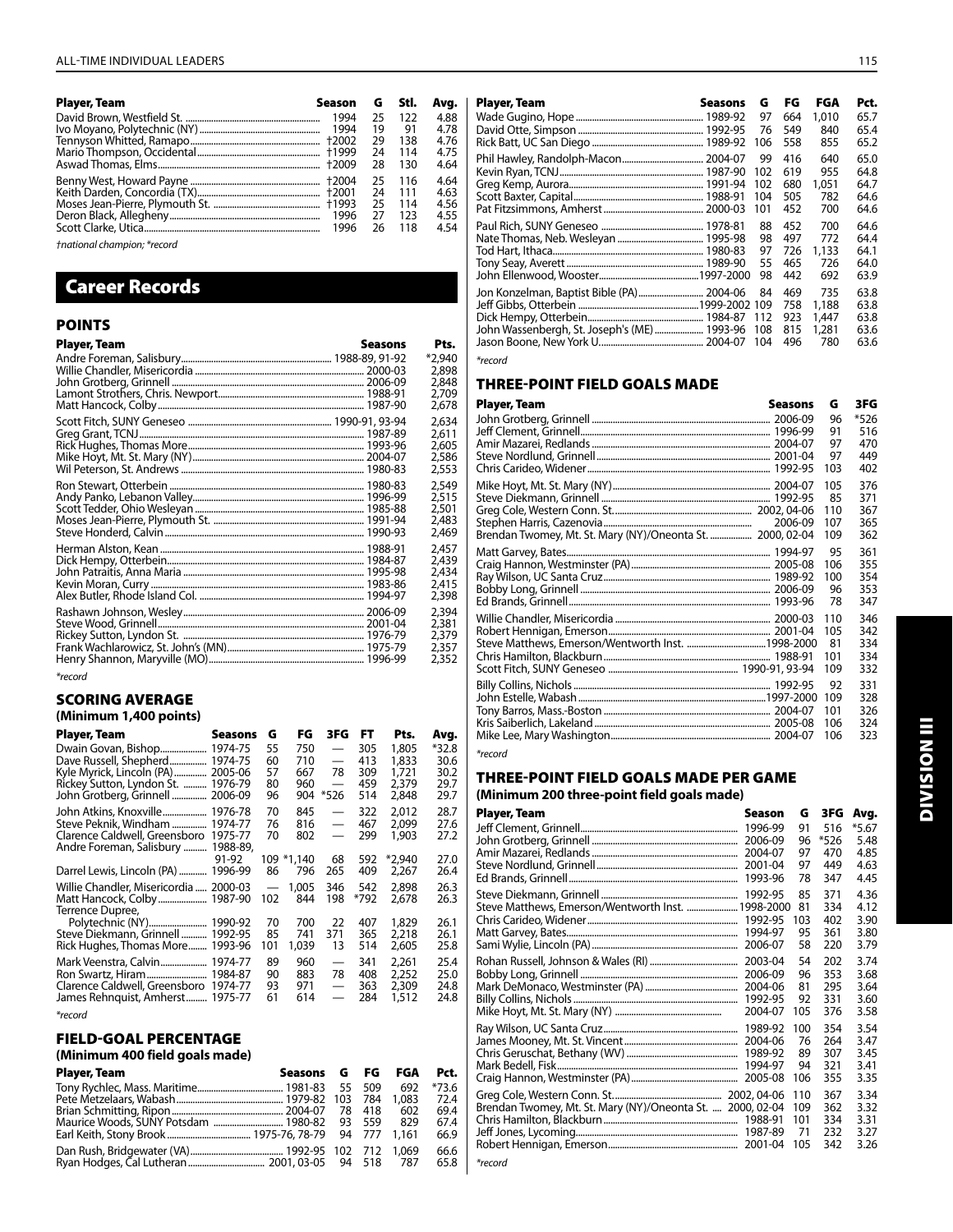#### THREE-POINT FIELD-GOAL PERCENTAGE **(Minimum 200 three-point field goals made)**

| (Millillium 200 Gillee-polity Held goals made) |        |     |               |     |         |  |  |  |
|------------------------------------------------|--------|-----|---------------|-----|---------|--|--|--|
| Player, Team                                   | Season | G   | 3FG 3FGA Pct. |     |         |  |  |  |
|                                                |        | 85  | 217           | 423 | $*51.3$ |  |  |  |
|                                                |        | 78  | 215           | 421 | 51.1    |  |  |  |
|                                                |        | 104 | 315           | 630 | 50.0    |  |  |  |
|                                                |        | 95  | 277           | 563 | 49.2    |  |  |  |
|                                                |        |     | 232           | 472 | 49.2    |  |  |  |
|                                                |        | 106 | 232           | 473 | 49.0    |  |  |  |
|                                                |        | 94  | 208           | 429 | 48.5    |  |  |  |
|                                                |        | 84  | 212           | 439 | 48.3    |  |  |  |
|                                                |        | 90  | 225           | 466 | 48.3    |  |  |  |

*\*record*

### FREE-THROW PERCENTAGE

### **(Minimum 250 free throws made)**

| Player, Team                                         | Season | G                              | FT.                             | <b>FTA</b>                      | Pct.                                 |
|------------------------------------------------------|--------|--------------------------------|---------------------------------|---------------------------------|--------------------------------------|
|                                                      |        | 108<br>55<br>102               | 431<br>449<br>271<br>288        | 466<br>492<br>298<br>317        | $*92.5$<br>91.3<br>90.9<br>90.9      |
|                                                      |        | 79                             | 346                             | 381                             | 90.8                                 |
|                                                      |        | 96<br>102<br>90<br>107<br>106  | 252<br>367<br>333<br>330<br>613 | 279<br>408<br>372<br>371<br>691 | 90.3<br>90.0<br>89.5<br>88.9<br>88.7 |
| Kevin Guyden, Mary Hardin-Baylor  2004-07            |        | 106<br>98<br>94<br>105         | 303<br>265<br>259<br>277<br>283 | 343<br>300<br>294<br>315<br>322 | 88.3<br>88.3<br>88.1<br>87.9<br>87.9 |
|                                                      |        | 110<br>102<br>101<br>73<br>112 | 466<br>294<br>306<br>297<br>425 | 532<br>336<br>350<br>340<br>487 | 87.6<br>87.5<br>87.4<br>87.4<br>87.3 |
| Ryan Wietor, Wis.-Eau Claire/Concordia (WI)  2002-05 |        | 117<br>109<br>96<br>92<br>92   | 322<br>525<br>305<br>298<br>367 | 369<br>602<br>350<br>342<br>422 | 87.3<br>87.2<br>87.1<br>87.1<br>87.0 |

*\*record*

### REBOUND AVERAGE

### **(Minimum 900 rebounds)**

| <b>Player, Team</b> | Season G Reb. |  | Avg.    |
|---------------------|---------------|--|---------|
|                     |               |  | $*17.4$ |
|                     |               |  | 16.0    |
|                     |               |  | 15.6    |
|                     |               |  | 15.2    |
|                     |               |  | 15.1    |
|                     |               |  | 15.1    |
|                     |               |  | 14.4    |
|                     |               |  | 14.2    |
|                     |               |  | 14.0    |

*\*record*

### ASSISTS

| Player, Team | Seasons | G      | Ast.   |
|--------------|---------|--------|--------|
|              |         | 108    | $*917$ |
|              |         | 112    | 909    |
|              | 1993-96 | 103    | 889    |
|              |         | 91     | 854    |
|              | 2001-04 | 122    | 819    |
|              | 1992-95 | 107    | 800    |
|              |         | 107    | 770    |
|              |         | $*123$ | 758    |
|              |         | 111    | 754    |
|              |         | 109    | 737    |
|              |         | 97     | 690    |
|              |         | 111    | 688    |
|              |         | 99     | 677    |
|              |         | 99     | 674    |
|              | 1996-99 | 106    | 671    |
|              |         | 109    | 669    |
|              |         | 114    | 668    |
|              | 1990-93 | 113    | 664    |
|              | 1989-92 | 93     | 662    |
|              |         | 106    | 660    |
|              |         | 112    | 657    |

| <b>Player, Team</b> | Seasons G Ast. |     |
|---------------------|----------------|-----|
|                     |                | 650 |
|                     |                | 646 |
|                     |                | 641 |
|                     |                | 637 |
| *record             |                |     |

### ASSIST AVERAGE **(Minimum 550 assists)**

| <b>Player, Team</b> | Season | G                      | Ast.                            | Avg.                            |
|---------------------|--------|------------------------|---------------------------------|---------------------------------|
|                     |        | 91                     | 854                             | $*9.4$                          |
|                     |        | 103                    | 889                             | 8.6                             |
|                     |        | 108                    | $*917$                          | 8.5                             |
|                     |        | 112                    | 909                             | 8.1                             |
|                     |        | 107                    | 800                             | 7.5                             |
|                     |        | 107                    | 770                             | 7.2                             |
|                     |        | 81                     | 579                             | 7.1                             |
|                     |        | 93                     | 662                             | 7.1                             |
|                     |        | 97                     | 690                             | 7.1                             |
|                     |        | 90                     | 637                             | 7.1                             |
|                     |        | 81                     | 572                             | 7.1                             |
|                     |        | 95                     | 650                             | 6.8                             |
|                     |        | 99                     | 677                             | 6.8                             |
|                     |        | 99                     | 674                             | 6.8                             |
|                     |        | 111                    | 754                             | 6.8                             |
|                     |        | 109<br>90<br>87<br>106 | 737<br>819<br>604<br>566<br>671 | 6.8<br>6.7<br>6.7<br>6.5<br>6.3 |
|                     |        | 106<br>111<br>99       | 660<br>688<br>624<br>758<br>610 | 6.2<br>6.2<br>6.2<br>6.2<br>6.2 |

*<sup>\*</sup>record*

### BlockED SHOTS

|              | Seasons                       | G                             | Blk.                             |
|--------------|-------------------------------|-------------------------------|----------------------------------|
| Player, Team | 1994-97<br>1993-95            | 100<br>101<br>107<br>70<br>80 | *576<br>440<br>351<br>346<br>344 |
|              |                               | 104                           | 340                              |
|              |                               | 55                            | 337                              |
|              |                               | 114                           | 330                              |
|              |                               | 107                           | 329                              |
|              |                               | 87                            | 324                              |
|              |                               | 97                            | 321                              |
|              |                               | 78                            | 319                              |
|              |                               | 77                            | 318                              |
|              |                               | 108                           | 306                              |
|              |                               | 104                           | 300                              |
|              |                               | 106                           | 296                              |
|              |                               | 81                            | 294                              |
|              |                               | 100                           | 292                              |
|              |                               | 84                            | 285                              |
|              |                               | 107                           | 285                              |
|              | 1995-98<br>1993-96<br>1994-97 | 107<br>99<br>118<br>113<br>91 | 283<br>274<br>273<br>271<br>269  |

*\*record. #active player.*

### Blocked-Shot AVERAGE

### **(Minimum 175 blocked shots)**  Player, Team Seasons G Blk. Avg. Neil Edwards, York (NY)............................................................1998-2000 55 337 \*6.13 Ira Nicholson, Mt. St. Vincent................................................... 1994-97 100 \*576 5.76 John Bunch, Lincoln (PA)........................................................... 2003-04 48 265 5.52 Shacun Malave, City Tech.......................................................... 2003-05 70 346 4.94 Tory Black, NJIT . Antoine Hyman, Keuka .............................................................. 1994-97 101 440 4.36 Andrew South, NJIT .................................................................... 1993-95 80 344 4.30 Antonio Ramos, Clarke............................................................... 2001-03 77 318 4.13 Johnny Woods, Wesley.............................................................1999-2002 78 319 4.09 Ifesinachi Anosike, Salem St..................................................... 2004-05 56 221 3.95 Mike Mientus, DeSales................................................................ 1994-97 87 324 3.72

Steve Butler, Chris. Newport.................................................... 1997-98 55 196 3.56 David Apple, Averett.................................................................1998-2000 76 268 3.53 Drew Cohen, Colby...................................................................... 2004-07 84 285 3.39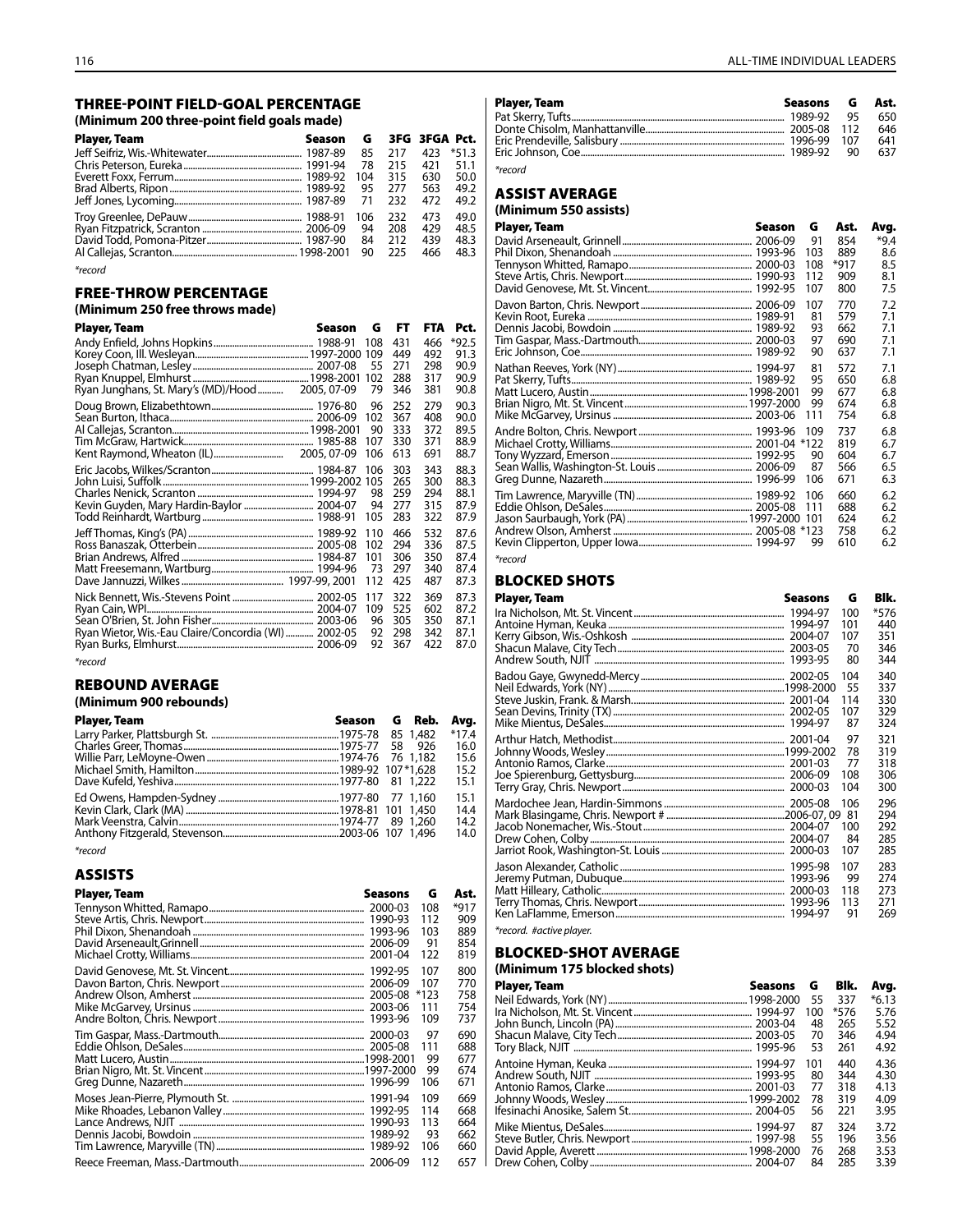### All-Time Individual Leaders 117

| <b>Player, Team</b> | Seasons G | Blk. | Ava. | Player, Team                        | Seasons    | G     | Stl.    |
|---------------------|-----------|------|------|-------------------------------------|------------|-------|---------|
|                     |           |      | 3.31 |                                     |            |       | 287     |
|                     |           |      | 3.28 |                                     |            | - 110 | 287     |
|                     |           |      | 3.27 |                                     |            |       | 283     |
|                     |           |      | 3.07 | *record                             |            |       |         |
|                     |           |      | 2.96 |                                     |            |       |         |
|                     |           |      | 2.92 | <b>STEAL AVERAGE</b>                |            |       |         |
|                     |           |      | 2.89 | (Minimum 175 steals)                |            |       |         |
|                     |           |      | 2.88 | Player, Team<br>Seasons G           |            | Stl.  | Avg.    |
|                     |           |      | 2.83 |                                     |            | 303   | $*5.51$ |
|                     |           |      | 2.79 |                                     |            | 380   | 5.00    |
|                     |           |      | 2.77 | <u>Ivo Movano, Polytechnic (NY)</u> | 1994-97 87 | 368   | 4.23    |

### *\*record*

### **STEALS**

| <b>Player, Team</b> | <b>Seasons</b> | G   | Stl. |
|---------------------|----------------|-----|------|
|                     |                | 108 | *448 |
|                     |                | 98  | 413  |
|                     |                | 76  | 380  |
|                     |                | 87  | 368  |
|                     |                | 98  | 363  |
|                     |                | 94  | 355  |
|                     |                | 90  | 348  |
|                     |                | 96  | 346  |
|                     |                | 105 | 340  |
|                     |                | 90  | 322  |
|                     |                | 111 | 321  |
|                     |                | 109 | 320  |
|                     |                | 75  | 307  |
|                     |                | 98  | 303  |
|                     |                | 55  | 303  |
|                     |                | 118 | 301  |
|                     |                | 111 | 300  |
|                     |                | 71  | 300  |
|                     |                | 86  | 298  |
|                     |                | 106 | 292  |
|                     |                | 100 | 289  |
|                     |                | 125 | 288  |

| Player, Team | Seasons G | Stl. |
|--------------|-----------|------|
|              |           | 287  |
|              |           | 287  |
|              |           | -283 |
| *record      |           |      |

### Steal AVERAGE

#### **(Minimum 175 steals)**

| Player, Team | Seasons | G   | Stl. | Avg.    |
|--------------|---------|-----|------|---------|
|              |         | 55  | 303  | $*5.51$ |
|              |         | 76  | 380  | 5.00    |
|              |         | 87  | 368  | 4.23    |
|              |         | 71  | 300  | 4.23    |
|              |         | 98  | 413  | 4.21    |
|              |         | 108 | *448 | 4.15    |
|              |         | 58  | 239  | 4.12    |
|              |         | 75  | 307  | 4.09    |
|              |         | 90  | 348  | 3.87    |
|              |         | 50  | 193  | 3.86    |
|              |         | 94  | 355  | 3.78    |
|              |         | 98  | 363  | 3.70    |
|              |         | 53  | 193  | 3.64    |
|              |         | 96  | 346  | 3.60    |
|              |         | 90  | 322  | 3.58    |
|              |         | 70  | 244  | 3.49    |
|              |         | 86  | 298  | 3.47    |
|              |         | 57  | 190  | 3.33    |
|              |         | 73  | 238  | 3.26    |
|              |         | 105 | 340  | 3.24    |
|              |         | 81  | 261  | 3.22    |
|              |         | 69  | 222  | 3.22    |
|              |         | 82  | 263  | 3.21    |
|              |         | 98  | 303  | 3.09    |
|              |         | 78  | 240  | 3.08    |

*\*record*

# Annual Individual Champions

|                                      | <b>Scoring Average</b>                                                                   |                            |                          |                                   |                               |                                 |                                      |
|--------------------------------------|------------------------------------------------------------------------------------------|----------------------------|--------------------------|-----------------------------------|-------------------------------|---------------------------------|--------------------------------------|
| Season                               | Player, Team                                                                             |                            | G                        | FG                                | FT.                           | Pts.                            | Avg.                                 |
| 1974                                 |                                                                                          |                            | 20                       | 288                               | 122                           | 698                             | 34.9                                 |
| 1975                                 |                                                                                          |                            | 29                       | 392                               | 179                           | 963                             | 33.2                                 |
| 1976                                 | Rickey Sutton, Lyndon St.                                                                |                            | 14                       | 207                               | 93                            | 507                             | 36.2                                 |
| 1977                                 | Rickey Sutton, Lyndon St.                                                                |                            | 16                       | 223                               | 112                           | 558                             | 34.9                                 |
| 1978                                 |                                                                                          |                            | 25                       | 340                               | 103                           | 783                             | 31.3                                 |
| 1979                                 |                                                                                          |                            | 24                       | 289                               | 109                           | 687                             | 28.6                                 |
| 1980                                 | Ray Buckland, Mass.-Boston                                                               |                            | 25                       | 271                               | 153                           | 695                             | 27.8                                 |
| 1981                                 | Gerald Reece, William Penn                                                               |                            | 27                       | 306                               | 145                           | 757                             | 28.0                                 |
| 1982                                 |                                                                                          |                            | 22                       | 256                               | 89                            | 601                             | 27.3                                 |
| 1983                                 |                                                                                          |                            | 26                       | 345                               | 218                           | 908                             | 34.9                                 |
| 1984                                 | Mark Van Valkenburg, Framingham St.                                                      |                            | 25                       | 312                               | 133                           | 757                             | 30.3                                 |
| 1985                                 | Adam St. John, Maine Maritime                                                            |                            | 18                       | 193                               | 135                           | 521                             | 28.9                                 |
| 1986                                 | John Saintignon, UC Santa Cruz                                                           |                            | 22                       | 291                               | 104                           | 686                             | 31.2                                 |
| Season                               | Player, Team                                                                             | G                          | FG                       | 3FG                               | FT.                           | Pts.                            | Avg.                                 |
| 1987                                 |                                                                                          | 23                         | 232                      | 78                                | 133                           | 675                             | 29.3                                 |
| 1988                                 |                                                                                          | 27                         | 275                      | 56                                | 247                           | 853                             | 31.6                                 |
| 1989                                 |                                                                                          | 32                         | 387                      | 76                                | 194                           | $*1,044$                        | 32.6                                 |
| 1990                                 |                                                                                          | 23                         | 235                      | 1                                 | 164                           | 635                             | 27.6                                 |
| 1991                                 | Andre Foreman, Salisbury                                                                 | 29                         | 350                      | 39                                | 175                           | 914                             | 31.5                                 |
| 1992                                 | Jeff deLaveaga, Cal Lutheran                                                             | 28                         | 258                      | 122                               | 187                           | 825                             | 29.5                                 |
| 1993                                 |                                                                                          | 23                         | 210                      | 74                                | 169                           | 663                             | 28.8                                 |
| 1994                                 | Steve Diekmann, Grinnell                                                                 | 21                         | 250                      | 117                               | 106                           | 723                             | 34.4                                 |
| 1995                                 | Steve Diekmann, Grinnell                                                                 | 20                         | 223                      | 137                               | 162                           | 745                             | $*37.3$                              |
| 1996                                 |                                                                                          | 24                         | 260                      | 158                               | 136                           | 814                             | 33.9                                 |
| 1997<br>1998<br>1999<br>2000<br>2001 | Jeff Clement, Grinnell<br>Willie Chandler, Misericordia<br>Willie Chandler, Misericordia | 19<br>22<br>22<br>27<br>26 | 177<br>217<br>249<br>271 | 97<br>238 *186<br>166<br>92<br>96 | 88<br>84<br>121<br>114<br>125 | 539<br>746<br>721<br>704<br>763 | 28.4<br>33.9<br>32.8<br>26.1<br>29.3 |
| 2002                                 | Patrick Glover, Johnson St                                                               | 24                         | 237                      | 28                                | 147                           | 649                             | 27.0                                 |
| 2003                                 | Patrick Glover, Johnson St                                                               | 26                         | 269                      | 37                                | 188                           | 763                             | 29.3                                 |
| 2004                                 |                                                                                          | 27                         | 261                      | 140                               | 217                           | 879                             | 32.6                                 |
| 2005                                 | Tim Russell, Albertus Magnus                                                             | 25                         | 292                      | 74                                | 161                           | 819                             | 32.8                                 |
| 2006                                 | Kyle Myrick, Lincoln (PA)                                                                | 30                         | 387                      | 59                                | 177                           | 1,010                           | 33.7                                 |
| 2007                                 | Mike Hoyt, Mt. St. Mary (NY)                                                             | 26                         | 274                      | 121                               | 229                           | 898                             | 34.5                                 |

|              | Season Player, Team |  |  | G FG 3FG FT Pts. Avg. |                      |
|--------------|---------------------|--|--|-----------------------|----------------------|
| 2008<br>2009 |                     |  |  |                       | 675 28.1<br>775 31.0 |
| *record      |                     |  |  |                       |                      |

### Field-Goal Percentage

| Season | Player, Team                        | G  | FG  | FGA | Pct.    |
|--------|-------------------------------------|----|-----|-----|---------|
| 1974   |                                     | 28 | 163 | 248 | 65.7    |
| 1975   |                                     | 23 | 190 | 299 | 63.5    |
| 1976   |                                     | 21 | 145 | 217 | 66.8    |
| 1977   |                                     | 20 | 107 | 164 | 65.2    |
| 1978   |                                     | 29 | 228 | 322 | 70.8    |
| 1979   |                                     | 24 | 140 | 192 | 72.9    |
| 1980   |                                     | 25 | 184 | 259 | 71.0    |
| 1981   |                                     | 25 | 233 | 311 | 74.9    |
| 1982   |                                     | 28 | 271 | 360 | 75.3    |
| 1983   |                                     | 23 | 138 | 205 | 67.3    |
| 1984   | Mark Van Valkenburg, Framingham St. | 25 | 312 | 467 | 66.8    |
| 1985   |                                     | 26 | 176 | 266 | 66.2    |
| 1986   |                                     | 28 | 183 | 266 | 68.8    |
| 1987   |                                     | 21 | 127 | 194 | 65.5    |
| 1988   |                                     | 27 | 163 | 232 | 70.3    |
| 1989   |                                     | 32 | 246 | 345 | 71.3    |
| 1990   |                                     | 28 | 169 | 237 | 71.3    |
| 1991   |                                     | 26 | 164 | 226 | 72.6    |
| 1992   |                                     | 23 | 125 | 176 | 71.0    |
| 1993   |                                     | 28 | 141 | 202 | 69.8    |
| 1994   |                                     | 26 | 160 | 209 | $*76.6$ |
| 1995   |                                     | 28 | 163 | 237 | 68.8    |
| 1996   |                                     | 25 | 207 | 294 | 70.4    |
| 1997   |                                     | 25 | 184 | 271 | 67.9    |
| 1998   |                                     | 27 | 165 | 237 | 69.6    |
| 1999   |                                     | 26 | 242 | 363 | 66.7    |
| 2000   |                                     | 28 | 147 | 220 | 66.8    |
| 2001   |                                     | 22 | 157 | 223 | 70.4    |
| 2002   |                                     | 27 | 135 | 202 | 66.8    |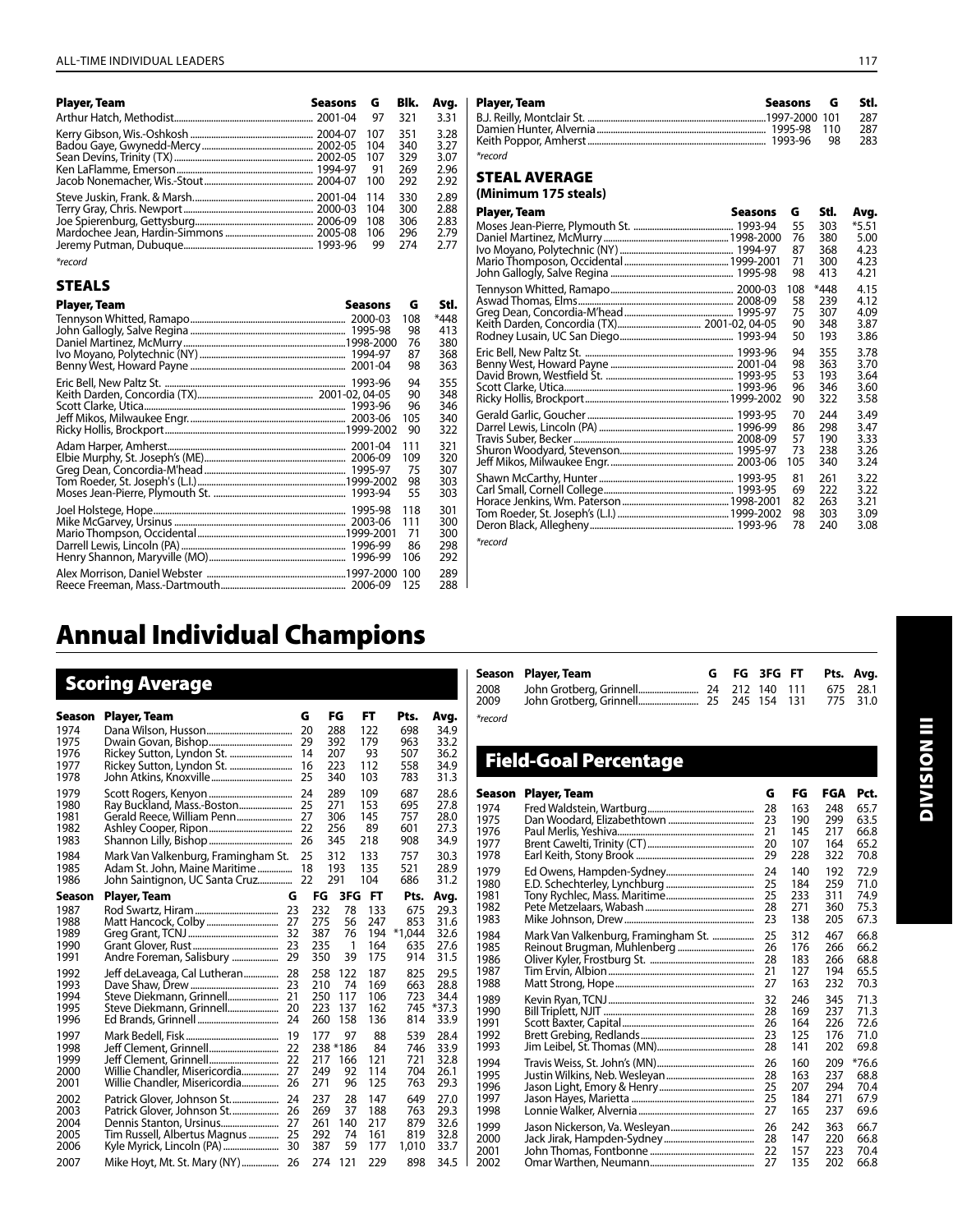|         | Season Player, Team |  |  |      | G FG FGA Pct.   Season Player, Team                                                                                                                                                                                              | - FT       |         | FTA Pct. |
|---------|---------------------|--|--|------|----------------------------------------------------------------------------------------------------------------------------------------------------------------------------------------------------------------------------------|------------|---------|----------|
| 2003    |                     |  |  | 1983 |                                                                                                                                                                                                                                  |            | 72      | 91.7     |
| 2004    |                     |  |  | 1984 |                                                                                                                                                                                                                                  |            |         | 91.0     |
| 2005    |                     |  |  | 1985 |                                                                                                                                                                                                                                  |            | 65 90.8 |          |
| 2006    |                     |  |  | 1986 |                                                                                                                                                                                                                                  |            |         |          |
| 2007    |                     |  |  | 1987 |                                                                                                                                                                                                                                  |            |         |          |
| 2008    |                     |  |  | 1988 |                                                                                                                                                                                                                                  |            |         |          |
| 2009    |                     |  |  | 1989 |                                                                                                                                                                                                                                  |            | - 125   | 95.2     |
| *record |                     |  |  | 1990 |                                                                                                                                                                                                                                  |            |         | 92.9     |
|         |                     |  |  | 1001 | $\mathbf{A}$ and the France should be a function of the set of the set of the set of the set of the set of the set of the set of the set of the set of the set of the set of the set of the set of the set of the set of the set | $20 - 122$ |         | 120000   |

### Three-Point Field Goals Made Per Game

| Season       | Player, Team | G        | 3FG        | Avg.       |
|--------------|--------------|----------|------------|------------|
| 1987         |              | 25       | 96         | 3.8        |
| 1988         |              | 23       | 97         | 4.2        |
| 1989<br>1990 |              | 26       | 112<br>109 | 4.3<br>4.5 |
| 1991         |              | 24<br>25 | 133        | 5.3        |
| 1992         |              | 28       | 122        | 4.4        |
| 1993         |              | 27       | 111        | 4.1        |
| 1994         |              | 21       | 117        | 5.6        |
| 1995<br>1996 |              | 20<br>24 | 137<br>158 | 6.8<br>6.6 |
| 1997         |              | 22       | 113        | 5.1        |
| 1998         |              | 22       | $*186$     | $*8.5$     |
| 1999         |              | 22       | 166        | 7.5        |
| 2000         |              | 20       | 87         | 43         |
| 2001         |              | 26       | 101        | 3.9        |
| 2002         |              | 24       | 137        | 5.7        |
| 2003         |              | 28       | 119        | 4.8        |
| 2004         |              | 25       | 153        | 6.1        |
| 2005<br>2006 |              | 22<br>24 | 105<br>138 | 4.8<br>5.8 |
|              |              |          |            |            |
| 2007         |              | 23       | 143        | 6.2        |
| 2008         |              | 24       | 140        | 5.8        |
| 2009         |              | 25       | 154        | 6.2        |

*\*record*

## Three-Point Field-Goal Percentage

| Season       | Player, Team | G        | 3FG.     | 3FGA Pct. |                 |
|--------------|--------------|----------|----------|-----------|-----------------|
| 1987         |              | 26       | 41       | 65        | 63.1            |
| 1988         |              | 26       | 41       | 71        | 57.7            |
| 1989<br>1990 |              | 29<br>22 | 59       | 88        | $*67.0$<br>61.1 |
| 1991         |              | 26       | 33<br>46 | 54<br>76  | 60.5            |
| 1992         |              | 26       | 44       | 84        | 52.4            |
| 1993         |              | 26       | 49       | 91        | 53.8            |
| 1994         |              | 23       | 38       | 72        | 52.8            |
| 1995         |              | 32       | 58       | 107       | 54.2            |
| 1996         |              | 27       | 54       | 111       | 48.6            |
| 1997         |              | 27       | 49       | 93        | 52.7            |
| 1998         |              | 29       | 59       | 114       | 51.8            |
| 1999         |              | 26       | 66       | 122       | 54.1            |
| 2000         |              | 20       | 40       | 78        | 51.3            |
| 2001         |              | 23       | 58       | 110       | 52.7            |
| 2002         |              | 28       | 78       | 143       | 54.5            |
| 2003         |              | 28       | 74       | 144       | 51.4            |
| 2004         |              | 24       | 84       | 159       | 52.8            |
| 2005         |              | 26       | 68       | 135       | 50.4            |
| 2006         |              | 26       | 67       | 121       | 55.4            |
| 2007         |              | 28       | 74       | 146       | 50.7            |
| 2008         |              | 25       | 63       | 115       | 54.8            |
| 2009         |              | 27       | 86       | 146       | 58.9            |

*\*record*

## Free-Throw Percentage

|      | Season Player, Team |     | FT. | <b>FTA</b> | Pct. |
|------|---------------------|-----|-----|------------|------|
| 1974 |                     |     | 73  | 81         | 90.1 |
| 1975 |                     | 24  | 83  | 92         | 90.2 |
| 1976 |                     |     | 88  | 95         | 92.6 |
| 1977 |                     |     | 80  | 85         | 94.1 |
| 1978 |                     |     | 125 | 134        | 93.3 |
| 1979 |                     |     | 66  | -71        | 93.0 |
| 1980 |                     | -28 | 120 | 132        | 90.9 |
| 1981 |                     | -26 | 65  | 72         | 90.3 |
| 1982 |                     |     | 142 | 153        | 92.8 |

| <b>Season</b>                | Player, Team | G                          | FT                            | <b>FTA</b>                    | Pct.                                 |
|------------------------------|--------------|----------------------------|-------------------------------|-------------------------------|--------------------------------------|
| 1983                         |              | 26                         | 66                            | 72                            | 91.7                                 |
| 1984                         |              | 24                         | 71                            | 78                            | 91.0                                 |
| 1985                         |              | 22                         | 59                            | 65                            | 90.8                                 |
| 1986                         |              | 29                         | 81                            | 87                            | 93.1                                 |
| 1987                         |              | 26                         | 70                            | 76                            | 92.1                                 |
| 1988                         |              | 29                         | 95                            | 102                           | 93.1                                 |
| 1989                         |              | 21                         | 119                           | 125                           | 95.2                                 |
| 1990                         |              | 26                         | 91                            | 98                            | 92.9                                 |
| 1991                         |              | 29                         | 123                           | 129                           | 95.3                                 |
| 1992                         |              | 26                         | 80                            | 84                            | 95.2                                 |
| 1993                         |              | 25                         | 67                            | 72                            | 93.1                                 |
| 1994                         |              | 22                         | 60                            | 64                            | 93.8                                 |
| 1995                         |              | 24                         | 128                           | 138                           | 92.8                                 |
| 1996                         |              | 25                         | 96                            | 103                           | 93.2                                 |
| 1997                         |              | 28                         | 86                            | 91                            | 94.5                                 |
| 1998                         |              | 25                         | 65                            | 68                            | 95.6                                 |
| 1999                         |              | 26                         | 80                            | 87                            | 92.0                                 |
| 2000                         |              | 25                         | 157                           | 163                           | $*96.3$                              |
| 2001                         |              | 27                         | 72                            | 77                            | 93.5                                 |
| 2002                         |              | 28                         | 87                            | 94                            | 92.6                                 |
| 2003                         |              | 26                         | 66                            | 69                            | 95.7                                 |
| 2004<br>2005<br>2006<br>2007 |              | 26<br>25<br>25<br>24<br>27 | 71<br>113<br>104<br>65<br>126 | 75<br>121<br>112<br>70<br>133 | 94.7<br>93.4<br>92.9<br>92.9<br>94.7 |
|                              |              | 26                         |                               |                               |                                      |
| 2008                         |              | 27                         | 118                           | 123                           | 95.9                                 |
| 2009                         |              |                            | 89                            | 96                            | 92.7                                 |
| *record                      |              |                            |                               |                               |                                      |

## Rebound Average

| Season | <b>Player, Team</b> | G | Reb. | Avg.   |
|--------|---------------------|---|------|--------|
| 1974   |                     |   | 436  | 19.8   |
| 1975   |                     |   | 430  | 18.7   |
| 1976   |                     |   | *579 | *19.97 |
| 1977   |                     |   | 457  | 19.0   |
| 1978   |                     |   | 536  | 18.5   |
| 1979   |                     |   | 355  | 17.8   |
| 1980   |                     |   | 353  | 17.7   |
| 1981   |                     |   | 465  | 17.2   |
| 1982   |                     |   | 361  | 15.7   |
| 1983   |                     |   | 320  | 13.9   |
| 1984   |                     |   | 370  | 13.7   |
| 1985   |                     |   | 326  | 14.8   |
| 1986   |                     |   | 338  | 15.4   |
| 1987   |                     |   | 410  | 16.4   |
| 1988   |                     |   | 349  | 13.4   |
| 1989   |                     |   | 459  | 17.0   |
| 1990   |                     |   | 398  | 18.1   |
| 1991   |                     |   | 435  | 16.1   |
| 1992   |                     |   | 363  | 16.5   |
| 1993   |                     |   | 404  | 15.0   |
| 1994   |                     |   | 319  | 13.9   |
| 1995   |                     |   | 349  | 14.0   |
| 1996   |                     |   | 363  | 14.0   |
| 1997   |                     |   | 430  | 13.4   |
| 1998   |                     |   | 366  | 14.6   |
| 1999   |                     |   | 345  | 14.4   |
| 2000   |                     |   | 307  | 13.3   |
| 2001   |                     |   | 390  | 15.6   |
| 2002   |                     |   | 523  | 16.3   |
| 2003   |                     |   | 414  | 16.6   |
| 2004   |                     |   | 303  | 15.9   |
| 2005   |                     |   | 391  | 14.0   |
| 2006   |                     |   | 416  | 14.3   |
| 2007   |                     |   | 281  | 13.4   |
| 2008   |                     |   | 369  | 15.4   |
| 2009   |                     |   | 395  | 14.1   |

*\*record*

## Assist Average

|      | Season Player, Team |      |            | G Ast. Avg. |
|------|---------------------|------|------------|-------------|
| 1989 |                     |      | *391 *13.5 |             |
| 1990 |                     |      | 267 11.1   |             |
| 1991 |                     | - 24 | 238        | 9.9         |
| 1992 |                     |      | 202        | 8.8         |
| 1993 |                     |      | 237        | 8.8         |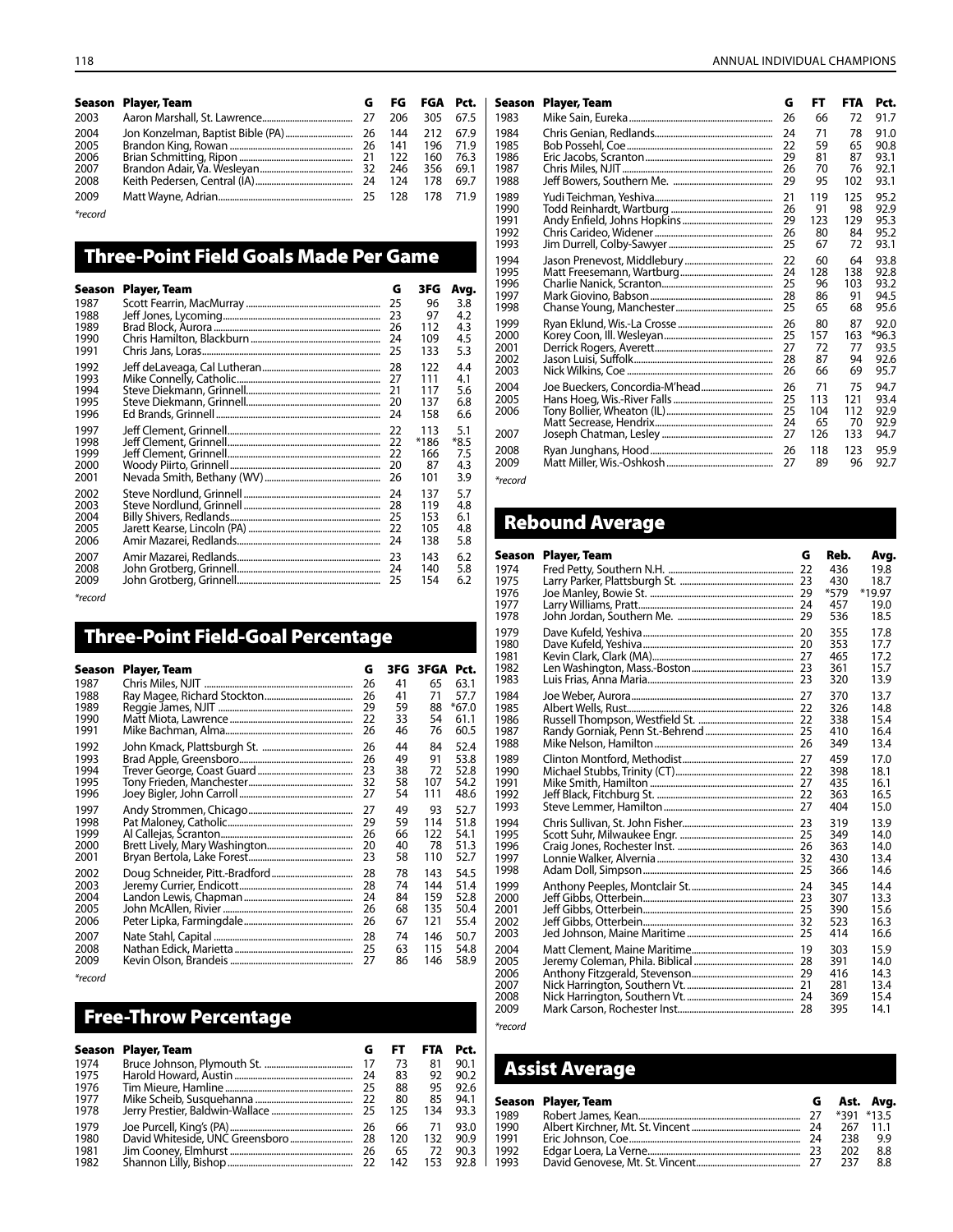| Season    | <b>Player, Team</b> | G  | Ast. | Avg. |  |
|-----------|---------------------|----|------|------|--|
| 1994      |                     | 26 | 253  | 9.7  |  |
| 1995      |                     | 30 | 292  | 9.7  |  |
| 1996      |                     | 30 | 289  | 9.6  |  |
| 1997      |                     | 25 | 235  | 9.4  |  |
| 1998      |                     | 25 | 237  | 9.5  |  |
| 1999      |                     | 25 | 214  | 8.6  |  |
| 2000      |                     | 29 | 229  | 7.9  |  |
| 2001      |                     | 25 | 213  | 8.5  |  |
| 2002      |                     | 29 | 319  | 11.0 |  |
| 2003      |                     | 30 | 253  | 8.4  |  |
| 2004      |                     | 32 | 249  | 7.8  |  |
| 2005      |                     | 29 | 245  | 8.4  |  |
| 2006      |                     | 23 | 198  | 8.6  |  |
| 2007      |                     | 24 | 203  | 8.5  |  |
| 2008      |                     | 21 | 219  | 10.4 |  |
| 2009      |                     |    | 234  | 10.2 |  |
| $*recard$ |                     |    |      |      |  |

frecord

### **Blocked-Shot Average**

|      | Season Player, Team | G | Bik. | Ava. |  |
|------|---------------------|---|------|------|--|
| 1993 |                     |   | 145  | 5.0  |  |
| 1994 |                     |   | 128  | 4.7  |  |
| 1995 |                     |   | 188  | 6.7  |  |
| 1996 |                     |   | 163  | 6.0  |  |
| 1997 |                     |   | *198 | *7.6 |  |
| 1998 |                     |   | 89   | 3.9  |  |
| 1999 |                     |   | 144  | 5.5  |  |
| 2000 |                     |   | 193  | 7.4  |  |
| 2001 |                     |   | 101  | 4.6  |  |
| 2002 |                     |   | 107  | 43   |  |

#### Season Player, Team G Blk. Avg. 2003<br>2004 John Bunch, Lincoln (PA)...........<br>John Bunch, Lincoln (PA)..........<br>Ifesinachi Anosike, Salem St...  $\frac{92}{173}$ 23<br>25<br>29<br>23<br>27  $4.0$ <br>6.9<br>4.4 2005  $129$ 2006  $111$  $4.8$ 2007 103  $3.8$  $\frac{25}{27}$  $\frac{4.5}{4.9}$ 2008 Douglas Hammond, Green Mountain...... 113 2009 Marcus Connor, Methodist... 133 \*record

### **Steal Average**

\*record

| Season | Player, Team | G  | Stl. | Avg.   |
|--------|--------------|----|------|--------|
| 1993   |              | 25 | 114  | 4.6    |
| 1994   |              | 30 | *189 | $*6.3$ |
| 1995   |              | 22 | 121  | 5.5    |
| 1996   |              | 25 | 144  | 5.8    |
| 1997   |              | 24 | 137  | 5.7    |
| 1998   |              | 23 | 121  | 5.3    |
| 1999   |              | 24 | 114  | 4.8    |
| 2000   |              | 29 | 178  | 6.1    |
| 2001   |              | 24 | 111  | 4.6    |
| 2002   |              | 29 | 138  | 4.8    |
| 2003   |              | 24 | 99   | 4.1    |
| 2004   |              | 25 | 116  | 4.6    |
| 2005   |              | 25 | 96   | 3.8    |
| 2006   |              | 29 | 116  | 4.0    |
| 2007   |              | 30 | 126  | 4.2    |
| 2008   |              | 25 | 99   | 4.0    |
| 2009   |              | 28 | 130  | 4.6    |

# **Annual Team Champions**

### **Won-Lost Percentage**

| Season       | Team                                | Won Lost |                                  | Pct.          |
|--------------|-------------------------------------|----------|----------------------------------|---------------|
| 1974         |                                     | 21       | 2                                | .913          |
| 1975         |                                     | 22       | 1                                | .957          |
| 1976         | Husson…………………………………………………………………………… | 25       | 1                                | .961          |
| 1977<br>1978 |                                     | 25<br>29 | 3<br>$\overline{2}$              | .893<br>.935  |
| 1979         |                                     | 24       | 3                                | .889          |
| 1980         |                                     | 29       | $\overline{2}$<br>$\overline{2}$ | .935          |
| 1981<br>1982 |                                     | 30<br>27 | 3                                | .938<br>.900  |
| 1983         |                                     | 31       | $\overline{2}$                   | .939          |
| 1984         |                                     | 27       | $\overline{2}$                   | .931          |
| 1985         |                                     | 22       | 3                                | .880          |
| 1986         |                                     | 32       | $\mathbf 0$                      | 1.000         |
| 1987         |                                     | 28       | 1                                | .966          |
| 1988         |                                     | 29       | 3                                | .906          |
| 1989         |                                     | 30       | $\overline{2}$                   | .938          |
| 1990         |                                     | 26       | 1                                | .963          |
| 1991         |                                     | 26       | 1                                | .963          |
| 1992<br>1993 |                                     | 31<br>29 | 1<br>$\overline{2}$              | .969<br>.935  |
|              |                                     |          |                                  |               |
| 1994         |                                     | 30       | $\overline{2}$                   | .938          |
| 1995<br>1996 |                                     | 31<br>28 | 0<br>$\overline{2}$              | 1.000<br>.933 |
| 1997         |                                     | 29       | $\overline{2}$                   | .935          |
| 1998         |                                     | 30       | $\Omega$                         | 1.000         |
| 1999         |                                     | 28       | 1                                | .966          |
| 2000         |                                     | 30       | 2                                | .938          |
| 2001         |                                     | 25       | $\overline{3}$                   | .893          |
| 2002<br>2003 |                                     | 28<br>31 | $\overline{2}$<br>1              | .933<br>.969  |
|              |                                     |          |                                  |               |
| 2004         |                                     | 30       | $\overline{2}$                   | .938          |
| 2005<br>2006 |                                     | 28<br>25 | 1<br>1                           | .966<br>.962  |
| 2007         |                                     | 30       | 2                                | .938          |
| 2008         |                                     | 27       | 3                                | .900          |
| 2009         |                                     | 30       | 1                                | .968          |
|              |                                     |          |                                  |               |

### **Scoring Offense**

| <b>Season</b>                                | <b>Team</b> | G                                | W-L                                                             | Pts.                                                       | Avg.                                      |
|----------------------------------------------|-------------|----------------------------------|-----------------------------------------------------------------|------------------------------------------------------------|-------------------------------------------|
| 1974                                         |             | 26                               | 14-12                                                           | 2,527                                                      | 97.2                                      |
| 1975                                         |             | 29                               | $25 - 4$                                                        | 2.932                                                      | 101.1                                     |
| 1976                                         |             | -26                              | $25-1$                                                          | 2,567                                                      | 98.7                                      |
| 1977                                         |             | 25                               | $16-9$                                                          | 2,587                                                      | 103.5                                     |
| 1978                                         |             | 26                               | $16 - 10$                                                       | 2,602                                                      | 10.1                                      |
| 1979                                         |             | 25                               | $14 - 11$                                                       | 2,375                                                      | 95.0                                      |
| 1980                                         |             | 31                               | $29 - 2$                                                        | 3,073                                                      | 99.1                                      |
| 1981                                         |             | 23                               | $20 - 3$                                                        | 2,173                                                      | 94.5                                      |
| 1982                                         |             | 26                               | $19 - 7$                                                        | 2.279                                                      | 87.7                                      |
| 1983                                         |             | 26                               | $18-8$                                                          | 2,529                                                      | 97.3                                      |
| 1984                                         |             | 29                               | $24 - 5$                                                        | 2,666                                                      | 91.9                                      |
| 1985                                         |             | 30                               | $22 - 8$                                                        | 2.752                                                      | 91.7                                      |
| 1986                                         |             | 30                               | $26 - 4$                                                        | 2.837                                                      | 94.6                                      |
| 1987                                         |             | 26                               | $13 - 13$                                                       | 2,534                                                      | 97.5                                      |
| 1988                                         |             | 29                               | $20-9$                                                          | 2,785                                                      | 96.0                                      |
| 1989                                         |             | 25                               | $15 - 10$                                                       | 2.507                                                      | 10.3                                      |
| 1990                                         |             | 27                               | $14-13$                                                         | 2,822                                                      | 104.5                                     |
| 1991                                         |             | 26                               | 15-11                                                           | 2.726                                                      | 104.8                                     |
| 1992                                         |             | 25                               | $18 - 7$                                                        | 2,510                                                      | 10.4                                      |
| 1993                                         |             | 26                               | $18-8$                                                          | 2,551                                                      | 98.1                                      |
| 1994                                         |             | 21                               | $13 - 8$                                                        | 2.297                                                      | 109.4                                     |
| 1995                                         |             | 21                               | $14-7$                                                          | 2.422                                                      | 115.3                                     |
| 1996                                         |             | 25                               | $17-8$                                                          | 2,587                                                      | 103.5                                     |
| 1997                                         |             | 22                               | $10 - 12$                                                       | 2.254                                                      | 102.5                                     |
| 1998                                         |             | 22                               | $10 - 12$                                                       | 2,434                                                      | 110.6                                     |
| 1999                                         |             | 22                               | $11 - 11$                                                       | 2,509                                                      | 114.0                                     |
| 2000                                         |             | 21                               | $6 - 15$                                                        | 2.175                                                      | 103.6                                     |
| 2001                                         |             | 24                               | $16-8$                                                          | 2,837                                                      | 118.2                                     |
| 2002                                         |             | 24                               | $12 - 12$                                                       | 2.997                                                      | 124.9                                     |
| 2003                                         |             | 25                               | $19-6$                                                          | 3,119                                                      | 124.8                                     |
| 2004<br>2005<br>2006<br>2007<br>2008<br>2009 |             | 24<br>25<br>23<br>24<br>24<br>25 | $18-6$<br>$14 - 11$<br>$14-9$<br>$17 - 7$<br>$16-8$<br>$18 - 7$ | 3,029<br>*3,310 *132.4<br>2,699<br>2,810<br>2,589<br>2,824 | 126.2<br>117.3<br>117.1<br>107.9<br>113.0 |
|                                              |             |                                  |                                                                 |                                                            |                                           |

119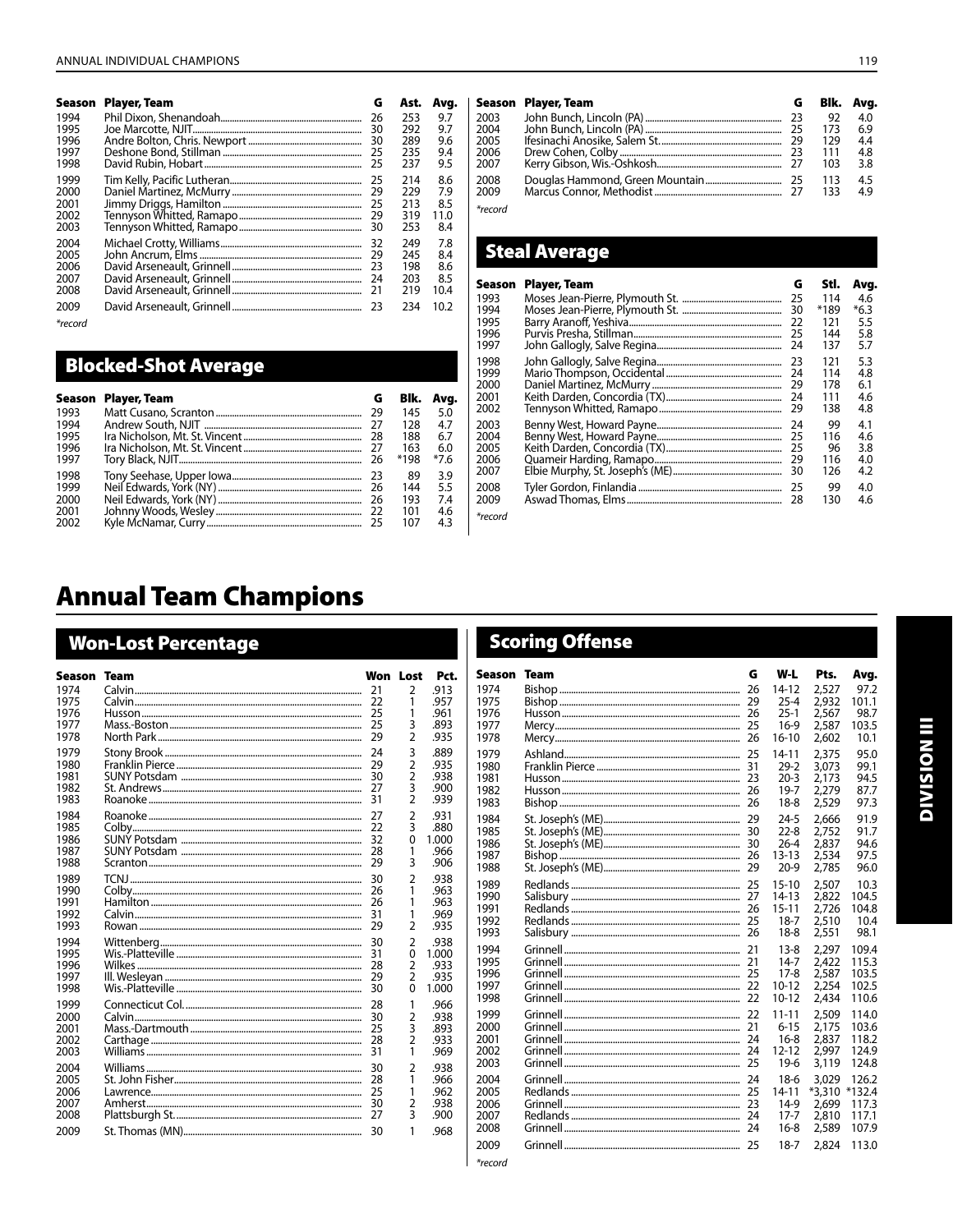## **Scoring Defense**

| Season       | Team | G  | W-L                    | Pts.           | Avg.         | Sea                   |
|--------------|------|----|------------------------|----------------|--------------|-----------------------|
| 1974<br>1975 |      | 22 | 13-9<br>9-6            | 1.049<br>790   | 47.7<br>52.7 | 1974<br>1975          |
| 1976         |      |    | 10-13                  | 1,223          | 53.2         | 1976                  |
| 1977<br>1978 |      |    | $22 - 8$<br>$26 - 5$   | 1,560<br>1.693 | 52.0<br>54.6 | 1977<br>1978          |
| 1979         |      | 24 | $21 - 3$               | 1,160          | 48.3         | 1979                  |
| 1980         |      |    | $10 - 17$              | 1.411          | 52.3         | 1980                  |
| 1981         |      |    | $19 - 7$               | 1,394          | 53.6         | 198 <sup>°</sup>      |
| 1982<br>1983 |      |    | $22 - 6$<br>$18 - 8$   | 1,491<br>1,379 | 53.3<br>53.0 | 1982<br>1983          |
| 1984         |      |    |                        |                | 48.7         | 1984                  |
| 1985         |      |    | 28-4<br>$25 - 3$       | 1,559<br>1,438 | 47.9         | 198                   |
| 1986         |      |    | $15 - 12$              | 1,356          | 50.2         | 1986                  |
| 1987         |      |    | $16 - 11$              | 1,454          | 53.9         | 1987                  |
| 1988         |      |    | $21-9$                 | 1,734          | 57.8         | 1988                  |
| 1989<br>1990 |      |    | $21 - 7$<br>$24 - 5$   | 1,600<br>1,646 | 57.1<br>56.8 | 1989<br>1990          |
| 1991         |      |    | 14-13                  | 1,508          | 55.9         | 199.                  |
| 1992         |      |    | $23-6$                 | 1,651          | 56.9         | 1992                  |
| 1993         |      |    | 19-9                   | 1,599          | 57.1         | 1993                  |
| 1994<br>1995 |      | 26 | $12 - 10$<br>$15 - 11$ | 1,308          | 59.5<br>60.0 | 1994<br>199           |
| 1996         |      |    | $21 - 5$               | 1,559<br>1,500 | 57.7         | 1996                  |
| 1997         |      |    | $24-3$                 | 1,283          | $*47.5$      | 1997                  |
| 1998         |      |    | $30-0$                 | 1,552          | 51.7         | 1998                  |
| 1999         |      |    | $25 - 2$               | 1,549          | 57.4         | 1999                  |
| 2000<br>2001 |      |    | $19-9$<br>$21 - 7$     | 1,639<br>1,678 | 58.5<br>59.9 | 2000<br>$200^{\circ}$ |
| 2002         |      |    | $25 - 5$               | 1,693          | 56.4         | 2002                  |
| 2003         |      |    | $28-2$                 | 1,599          | 53.3         | 2003                  |
| 2004         |      |    | $22 - 4$               | 1,366          | 52.5         | 2004                  |
| 2005<br>2006 |      |    | $25 - 4$<br>$30 - 4$   | 1,613<br>1,857 | 55.6<br>54.6 | 200<br>2006           |
| 2007         |      |    | $27-3$                 | 1,711          | 57.0         | 2007                  |
| 2008         |      |    | $24 - 5$               | 1,583          | 54.6         | 2008                  |
| 2009         |      |    | $24-3$                 | 1,522          | 56.4         | 2009                  |
|              |      |    |                        |                |              |                       |

 $*$ record

### **Scoring Margin**

| Season  | <b>Team</b> | Off.  | Def. | <b>Margin</b> |
|---------|-------------|-------|------|---------------|
| 1974    |             | 83.3  | 65.7 | 17.6          |
| 1975    |             | 83.9  | 66.0 | 17.9          |
| 1976    |             | 98.7  | 67.6 | $*31.1$       |
| 1977    |             | 101.2 | 78.6 | 22.6          |
| 1978    |             | 86.6  | 68.7 | 17.9          |
| 1979    |             | 84.4  | 67.3 | 17.1          |
| 1980    |             | 99.1  | 76.5 | 22.6          |
| 1981    |             | 94.5  | 70.1 | 24.4          |
| 1982    |             | 83.9  | 70.0 | 13.8          |
| 1983    |             | 79.8  | 61.4 | 18.4          |
| 1984    |             | 68.4  | 48.7 | 19.7          |
| 1985    |             | 85.4  | 66.0 | 19.4          |
| 1986    |             | 81.5  | 57.3 | 74.2          |
| 1987    |             | 90.8  | 63.9 | 26.9          |
| 1988    |             | 89.4  | 69.4 | 20.0          |
| 1989    |             | 92.3  | 68.5 | 23.8          |
| 1990    |             | 94.7  | 71.9 | 22.8          |
| 1991    |             | 89.8  | 66.2 | 23.6          |
| 1992    |             | 95.0  | 73.4 | 21.6          |
| 1993    |             | 90.4  | 65.7 | 24.7          |
| 1994    |             | 89.6  | 64.4 | 25.3          |
| 1995    |             | 94.4  | 71.7 | 22.6          |
| 1996    |             | 89.4  | 67.6 | 21.8          |
| 1997    |             | 83.6  | 62.5 | 21.0          |
| 1998    |             | 73.9  | 51.7 | 22.2          |
| 1999    |             | 84.2  | 62.3 | 21.9          |
| 2000    |             | 88.2  | 66.4 | 21.8          |
| 2001    |             | 81.2  | 63.4 | 17.9          |
| 2002    |             | 84.5  | 64.9 | 19.6          |
| 2003    |             | 83.1  | 62.4 | 20.7          |
| 2004    |             | 87.1  | 66.3 | 20.8          |
| 2005    |             | 74.2  | 55.6 | 18.6          |
| 2006    |             | 98.2  | 76.6 | 21.5          |
| 2007    |             | 81.4  | 60.8 | 20.6          |
| 2008    |             | 80.6  | 63.5 | 17.1          |
| 2009    |             | 89.2  | 66.3 | 22.9          |
| *record |             |       |      |               |

## Field-Goal Percentage

| <b>son</b> | Team | FG         | FGA            | Pct.         |
|------------|------|------------|----------------|--------------|
| 4          |      | 560        | 1.056          | 53.0         |
| 5<br>б     |      |            | 1,978<br>1,401 | 54.2<br>55.5 |
|            |      | 778<br>842 | 1,455          | 57.9         |
| 8          |      |            | 1,721          | $*60.0$      |
|            |      |            |                |              |
| 9          |      | 980<br>924 | 1.651          | 59.4<br>57.3 |
| 0          |      | 845        | 1,613<br>1,447 | 58.4         |
| 2          |      | 608        | 1.098          | 55.4         |
| 3          |      |            | 1,775          | 58.4         |
|            |      |            |                |              |
| 4<br>5     |      | 849<br>751 | 1,446<br>1,347 | 58.7<br>55.8 |
| б          |      | 971        | 1,747          | 55.6         |
| 7          |      | 969        | 1,799          | 53.9         |
| 8          |      | 878        | 1,493          | 58.8         |
|            |      |            |                |              |
| 9<br>0     |      | 650<br>792 | 1,181<br>1,474 | 55.0<br>53.7 |
| 1          |      |            | 2,050          | 53.9         |
| 2          |      | 706        | 1,315          | 53.7         |
| 3          |      | 744        | 1,415          | 52.6         |
|            |      | 774        | 1,491          | 51.9         |
| 4<br>5     |      | 892        | 1,627          | 54.8         |
| б          |      | 946        | 1,749          | 54.1         |
| 7          |      | 968        | 1,834          | 52.8         |
| 8          |      | 843        | 1,546          | 54.5         |
| 9          |      | 751        | 1,445          | 52.0         |
| 0          |      | 814        | 1,577          | 51.6         |
| 1          |      | 772        | 1.471          | 52.5         |
|            |      | 784        | 1,500          | 52.3         |
| 3          |      | 849        | 1,600          | 53.1         |
| 4          |      | 648        | 1,266          | 51.2         |
| 5          |      | 659        | 1,251          | 52.7         |
| б          |      | 933        | 1,743          | 53.5         |
|            |      | 789        | 1,504          | 52.5         |
| 8          |      | 838        | 1,591          | 52.7         |
| 9          |      | 762        | 1,435          | 53.1         |
|            |      |            |                |              |

\*record

### **Field-Goal Percentage Defense**

| Season  | Team | FG  | FGA   | Pct.    |
|---------|------|-----|-------|---------|
| 1978    |      | 589 | 1,477 | 39.9    |
| 1979    |      | 464 | 1,172 | 39.6    |
| 1980    |      | 552 | 1,364 | 40.5    |
| 1981    |      | 670 | 1,651 | 40.6    |
| 1982    |      | 622 | 1,505 | 41.3    |
| 1983    |      | 580 | 1,408 | 41.2    |
| 1984    |      | 617 | 1,557 | 39.6    |
| 1985    |      | 679 | 1,712 | 39.7    |
| 1986    |      | 531 | 1,344 | 39.5    |
| 1987    |      | 608 | 1,636 | 37.2    |
| 1988    |      | 603 | 1,499 | 40.2    |
| 1989    |      | 595 | 1,563 | 38.1    |
| 1990    |      | 760 | 1,990 | 38.2    |
| 1991    |      | 679 | 1.771 | 38.3    |
| 1992    |      | 589 | 1,547 | 38.1    |
| 1993    |      | 659 | 1,806 | 36.5    |
| 1994    |      | 708 | 1,925 | 36.8    |
| 1995    |      | 702 | 1,897 | 37.0    |
| 1996    |      | 569 | 1,482 | 38.4    |
| 1997    |      | 572 | 1,565 | 36.5    |
| 1998    |      | 552 | 1,488 | 37.1    |
| 1999    |      | 533 | 1,469 | 36.3    |
| 2000    |      | 608 | 1,689 | 36.0    |
| 2001    |      | 575 | 1,569 | 36.6    |
| 2002    |      | 503 | 1,377 | 36.5    |
| 2003    |      | 589 | 1,587 | 37.1    |
| 2004    |      | 517 | 1,398 | 37.0    |
| 2005    |      | 576 | 1,595 | 36.1    |
| 2006    |      | 568 | 1,604 | $*35.4$ |
| 2007    |      | 552 | 1,560 | $*35.4$ |
| 2008    |      | 637 | 1,698 | 37.5    |
| 2009    |      | 635 | 1,710 | 37.1    |
| *record |      |     |       |         |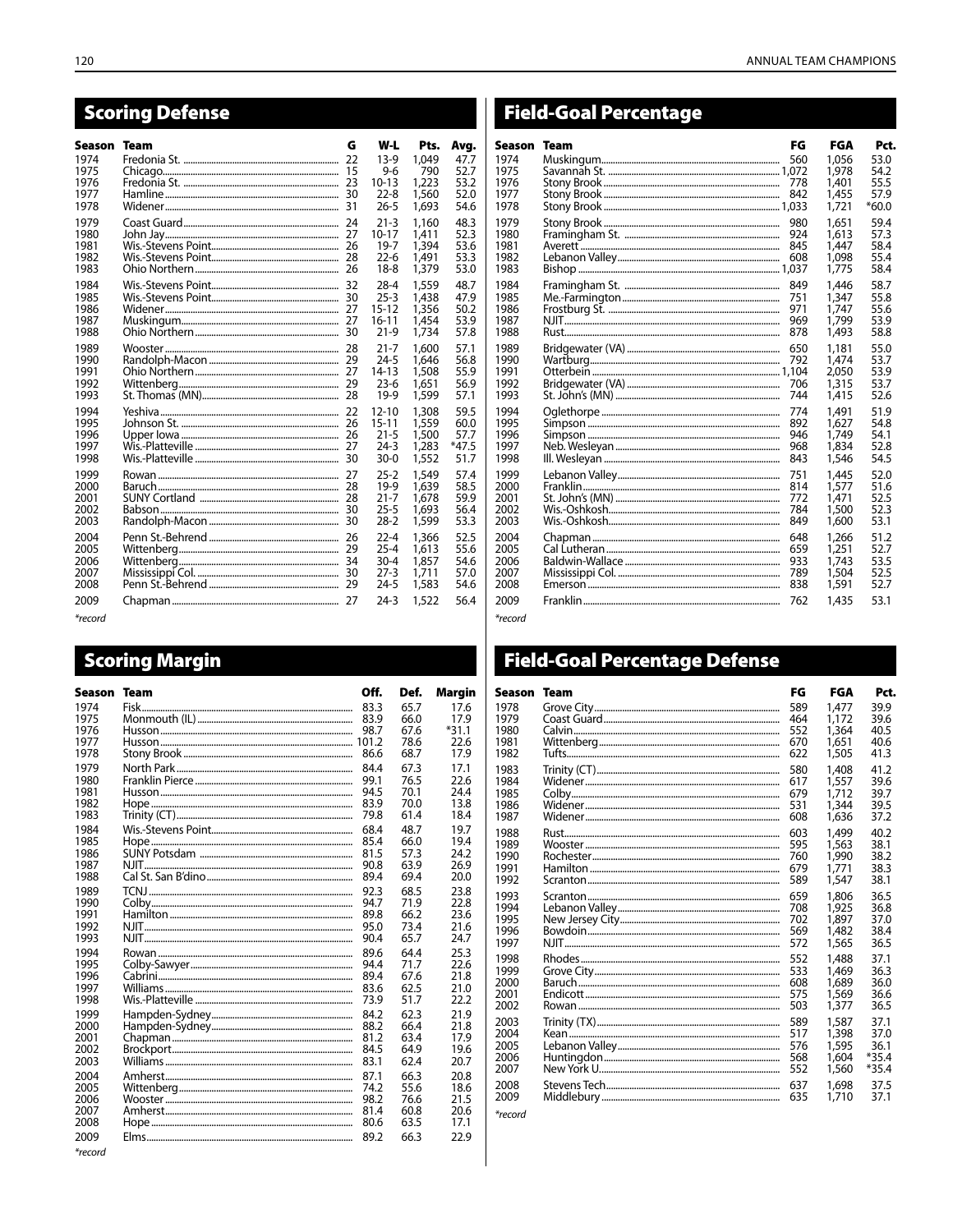| <b>Three-Point Field Goals Made Per Game</b>           |          |                                       |                                               |                                                    |  |  |
|--------------------------------------------------------|----------|---------------------------------------|-----------------------------------------------|----------------------------------------------------|--|--|
| Season<br>1987<br>1988<br>1989<br>1990<br>1991<br>1992 | Team     | G<br>22<br>29<br>25<br>25<br>26<br>26 | 3FG<br>166<br>233<br>261<br>266<br>307<br>335 | Avg.<br>7.5<br>8.0<br>10.4<br>10.6<br>11.8<br>12.9 |  |  |
| 1993<br>1994<br>1995<br>1996                           |          | 21<br>25                              | 302<br>297<br>368<br>415                      | 11.2<br>14.1<br>17.5<br>16.6                       |  |  |
| 1997<br>1998<br>1999<br>2000<br>2001                   |          | 22<br>21<br>24                        | 367<br>406<br>436<br>353<br>443               | 16.7<br>18.5<br>19.8<br>16.8<br>18.5               |  |  |
| 2002<br>2003<br>2004<br>2005<br>2006                   |          | 24<br>25<br>25<br>25<br>24            | 490<br>522<br>585<br>*595<br>507              | 20.4<br>20.9<br>23.4<br>$*23.8$<br>21.1            |  |  |
| 2007<br>2008<br>2009                                   | Grinnell | 24<br>24                              | 440<br>462<br>515                             | 18.3<br>19.3<br>20.6                               |  |  |

\*record

### **Three-Point Field-Goal Percentage**

| Season       | Team | G        | 3FG        | 3FGA       | Pct.            |
|--------------|------|----------|------------|------------|-----------------|
| 1987         |      | 28       | 102        | 198        | 51.5            |
| 1988<br>1989 |      | 26<br>29 | 122<br>124 | 211<br>200 | 57.8<br>$*62.0$ |
| 1990         |      | 26       | 85         | 167        | 50.9            |
| 1991         |      | 26       | 154        | 331        | 46.5            |
| 1992         |      | 27       | 126        | 267        | 47.2            |
| 1993<br>1994 |      | 26<br>31 | 191<br>317 | 419<br>646 | 45.6<br>49.1    |
| 1995         |      | 32       | 222        | 487        | 45.6            |
| 1996         |      | 27       | 169        | 388        | 43.6            |
| 1997         |      | 30       | 235        | 507        | 46.4            |
| 1998         |      | 29       | 168        | 390        | 43.1            |
| 1999<br>2000 |      | 25<br>28 | 233<br>195 | 512<br>467 | 45.5<br>41.8    |
| 2001         |      | 25       | 192        | 417        | 46.0            |
| 2002         |      | 27       | 262        | 590        | 44.4            |
| 2003         |      | 32       | 229        | 532        | 43.0            |
| 2004<br>2005 |      | 28<br>25 | 201<br>140 | 458<br>322 | 43.9<br>43.5    |
| 2006         |      | 28       | 210        | 485        | 43.3            |
| 2007         |      | 28       | 159        | 361        | 44.0            |
| 2008         |      | 28       | 248        | 559        | 44.4            |
| 2009         |      | 27       | 206        | 460        | 44.8            |

\*record

### **Free-Throw Percentage**

| <b>Season Team</b> |          | FT  | <b>FTA</b> | Pct. |
|--------------------|----------|-----|------------|------|
| 1974               |          |     | 461        | 80.0 |
| 1975               |          |     | 379        | 78.6 |
| 1976               |          | 266 | 343        | 77.6 |
| 1977               |          | 491 | 640        | 76.7 |
| 1978               | Case 778 |     | 351        | 79.2 |
| 1979               |          | 364 | 460        | 79.1 |
| 1980               |          | 377 | 478        | 78.9 |
| 1981               |          | 378 | 494        | 765  |

#### **Season Team** FT **FTA** Pct. 1982 Otterbein. 458 589 77.8<br>77.5  $475$ DePauw.... 368 1983 1984 79.8 Redlands... 426 534  $1985$ Wis.-Stevens Point....... 363  $455$ 79.8 1986 Heidelberg................ 375 489 76.7 1987 Denison....... 442 560 78.9 ... 1988 Capital...... 377 473 79.7 Colby.. 1989 464 585 79.3 1990 Colby 485 605 80.2<br>79.5 .... 1991 Wartburg.... 565 711<br>491 1992  $393$  $80.0$ Thiel...... 1993 Colby. 391  $506$ 77.3 1994 Wheaton (IL). 455 572 79.5 1995 Baldwin-Wallace....... 454 582 78.0 1996 Anderson......  $\overline{\phantom{a}}$ 454 592 76.7  $780$ 1997 III. Wesleyan 616 790  $*81.8$ 1998 Wis.-Oshkosh.. 516 631 1999 Carleton............. 423 540 78.3 .......  $426$ 2000 III. Wesleyan .......  $543$  $78.5$  $\ddotsc$ 2001 .... . . . . . . ...<br>.............. Franklin 570  $713$  $79.9$  $\ddotsc$ 2002 Moravian........... 407  $512$ 79.5 ............................. 2003 Wooster..... 543 685 79.3 St. Norbert. 2004 307 377 81.4 Louisiana Col...... 78.7<br>79.2 2005 358 455 ............ Wis.-Stevens Point..... 419 2006 529 Wis.-Stevens Point.....  $412$  $62.3$ 2007 339  $\frac{200}{2008}$  $415$ Elmhurst............. 509  $81.5$ 2009 Aurora...... 455 565 80.5 \*record

### **Rebound Margin**

| Season  | Team | Off. | Def. | Margin  |
|---------|------|------|------|---------|
| 1976    |      | 54.0 | 37.5 | 16.5    |
| 1977    |      | 51.6 | 35.0 | 16.7    |
| 1978    |      | 46.3 | 33.0 | 13.3    |
| 1979    |      | 43.2 | 28.7 | 14.5    |
| 1980    |      | 41.4 | 28.7 | 12.7    |
| 1981    |      | 40.0 | 25.0 | 15.0    |
| 1982    |      | 41.0 | 26.7 | 14.4    |
| 1983    |      | 38.0 | 22.2 | 15.8    |
| 1984    |      | 43.3 | 29.3 | 14.0    |
| 1985    |      | 45.0 | 32.2 | 12.8    |
| 1986    |      | 43.7 | 29.5 | 14.2    |
| 1987    |      | 40.6 | 29.3 | 11.3    |
| 1988    |      | 46.6 | 29.7 | 16.9    |
| 1989    |      | 49.8 | 34.6 | 15.2    |
| 1990    |      | 42.2 | 30.3 | 12.0    |
| 1991    |      | 49.6 | 32.5 | $*17.0$ |
| 1992    |      | 42.3 | 31.0 | 11.3    |
| 1993    |      | 33.9 | 22.2 | 11.7    |
| 1994    |      | 46.3 | 32.3 | 14.1    |
| 1995    |      | 43.1 | 29.2 | 13.9    |
| 1996    |      | 47.9 | 34.7 | 13.1    |
| 1997    |      | 42.8 | 31.9 | 10.8    |
| 1998    |      | 47.5 | 33.7 | 13.9    |
| 1999    |      | 41.5 | 29.8 | 11.7    |
| 2000    |      | 41.3 | 29.6 | 11.7    |
| 2001    |      | 44.7 | 30.7 | 14.0    |
| 2002    |      | 42.5 | 30.1 | 12.4    |
| 2003    |      | 43.7 | 31.1 | 12.6    |
| 2004    |      | 40.6 | 27.8 | 12.8    |
| 2005    |      | 45.1 | 32.6 | 12.5    |
| 2006    |      | 40.6 | 29.5 | 11.1    |
| 2007    |      | 39.9 | 29.4 | 10.5    |
| 2008    |      | 43.7 | 32.3 | 11.4    |
| 2009    |      | 46.9 | 34.4 | 12.5    |
| *record |      |      |      |         |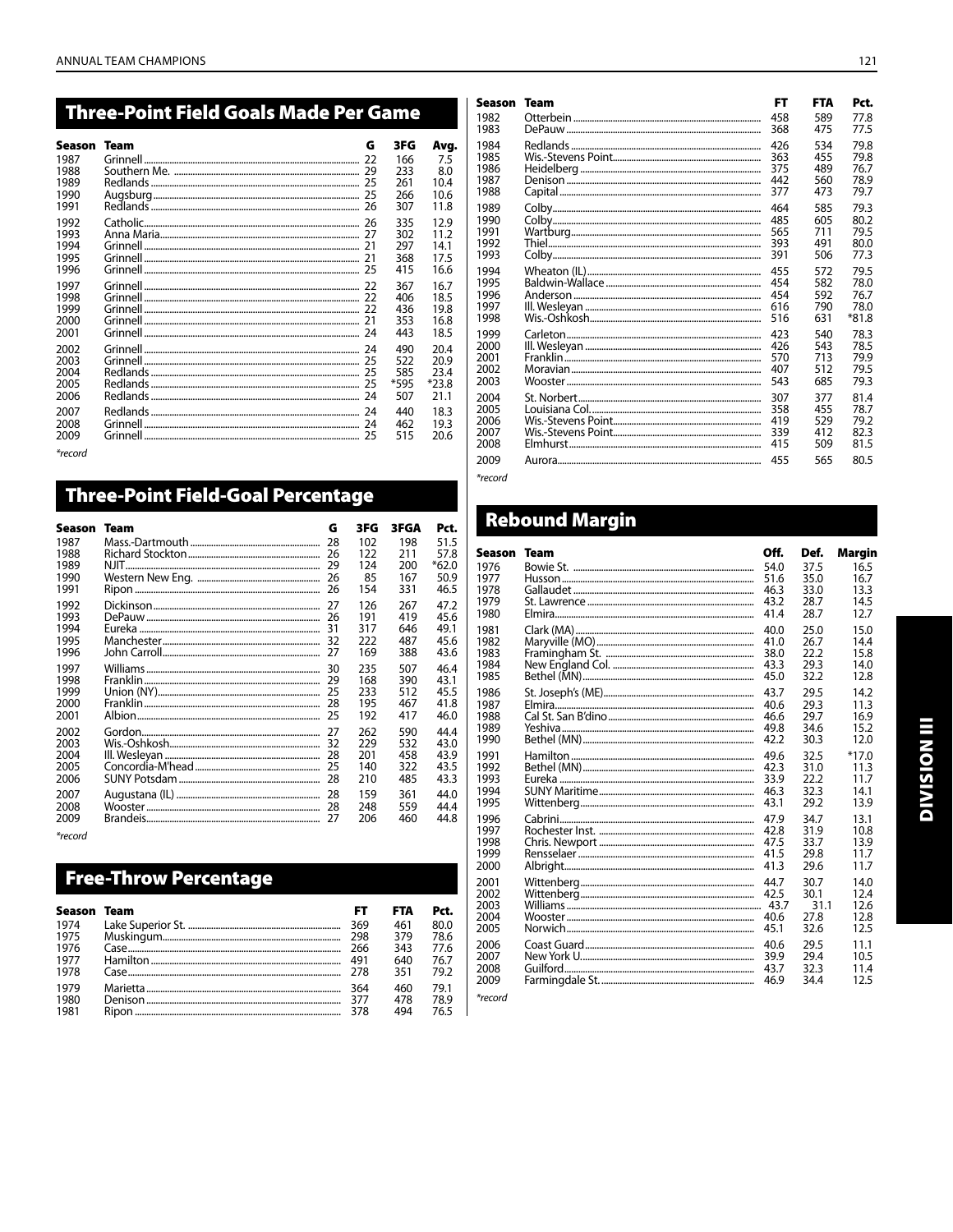## **2009 Most-Improved Teams**

| School (Coach) | 2009      | 2008      | *Games<br>Improved |
|----------------|-----------|-----------|--------------------|
|                |           |           |                    |
|                | $17-10$   | $1 - 24$  | 15                 |
|                | 23-7      | 7-18      | $13\frac{1}{2}$    |
|                | $25 - 5$  | 11-14     | $11\frac{1}{2}$    |
|                | $21 - 7$  | $9 - 17$  | 11                 |
|                | $18-10$   | $7 - 19$  | 10                 |
|                | 26-7      | 12-13     | 10                 |
|                | $14-13$   | 4-21      | 9                  |
|                | $13 - 13$ | $3 - 21$  | 9                  |
|                | $23-6$    | $13 - 13$ | $8\frac{1}{2}$     |
|                | $22 - 8$  | 12-14     | 8                  |
|                | $13-13$   | $4 - 20$  | 8                  |
|                | $18-10$   | $9 - 17$  | 8                  |
|                | $16-10$   | $8 - 18$  | 8                  |
|                | 21-9      | 11-15     | 8                  |
|                |           | 3-23      | 8                  |
|                |           |           |                    |

# **All-Time Winningest Teams**

Includes records as a senior college only; minimum 10 seasons of competition. Postseason games are included.

### **By Percentage**

|     | Team | Yrs. | Won   | Lost | Pct. |
|-----|------|------|-------|------|------|
| 1.  |      | 55   | 1.029 | 404  | .718 |
| 2.  |      | 98   | 1.588 | 641  | .712 |
| 3.  |      | 90   | 1.255 | 610  | .673 |
| 4.  |      | 19   | 339   | 167  | .670 |
| 5.  |      | 104  | 1,429 | 712  | .667 |
| б.  |      | 109  | 1,495 | 757  | .664 |
| 7.  |      | 29   | 531   | 272  | .661 |
| 8.  |      | 37   | 658   | 340  | .659 |
| 9.  |      | 38   | 663   | 349  | .655 |
| 10. |      | 42   | 720   | 387  | .650 |
| 11. |      | 109  | 1,308 | 711  | .648 |
| 12. |      | 106  | 1.449 | 806  | .643 |
| 13. |      | 93   | 1,308 | 729  | .642 |
| 14. |      | 100  | 1.450 | 809  | .642 |
| 15. |      | 100  | 1.460 | 830  | .638 |
| 16. |      | 47   | 736   | 421  | .636 |
| 17. |      | 91   | 1,190 | 688  | .634 |
| 18. |      | 111  | 1,300 | 757  | .632 |
| 19. |      | 31   | 544   | 317  | .632 |
| 20. |      | 96   | 1,279 | 758  | .628 |
| 21. |      | 45   | 736   | 439  | .626 |
| 22. |      | 68   | 1.000 | 598  | .626 |
| 23. |      | 74   | 1.079 | 672  | .616 |
| 24. |      | 108  | 1,107 | 697  | .614 |
| 25. |      | 100  | 1,284 | 823  | .609 |
| 26. |      | 96   | 1,328 | 856  | .608 |
| 27. |      | 104  | 1,317 | 856  | .606 |
| 28. |      | 103  | 1,233 | 810  | .604 |
| 29. |      | 92   | 1,307 | 862  | .603 |
| 30. |      | 100  | 1,325 | 882  | .600 |

### **By Victories**

|               | Team | Yrs. | Won   | Lost | Pct. |
|---------------|------|------|-------|------|------|
|               |      | 98   | 1,588 | 641  | .712 |
| $\mathcal{P}$ |      | 109  | 1.495 | 757  | .664 |
| 3.            |      | 100  | 1,460 | 830  | .638 |
| 4.            |      | 100  | 1,450 | 809  | .642 |
|               |      | 106  | 1,449 | 806  | .643 |
| 6.            |      | 104  | 1,429 | 712  | .667 |
|               |      | 104  | 1.331 | 938  | .587 |
| 8.            |      | 96   | 1,328 | 856  | .608 |
| 9.            |      | 100  | 1,325 | 882  | .600 |
|               |      | 104  | 1.317 | 856  | .606 |
|               |      | 100  | 1,316 | 907  | .592 |
|               |      | 109  | 1,308 | 711  | .648 |
|               |      | 93   | 1,308 | 729  | .642 |
|               |      | 92   | 1,307 | 862  | .603 |

| School (Coach) | 2009      | 2008      | *Games<br><b>Improved</b> |
|----------------|-----------|-----------|---------------------------|
|                |           | $1 - 24$  | 8                         |
|                | $22 - 8$  | $13 - 14$ | $7\frac{1}{2}$            |
|                | 19-8      | $11 - 15$ | $7\frac{1}{2}$            |
|                | $22 - 7$  | $13 - 13$ | $7\frac{1}{2}$            |
|                | 18-9      | $10-16$   | $7\frac{1}{2}$            |
|                |           | 7-18      | $7\frac{1}{2}$            |
|                | 19-9      | 11-16     | $7\frac{1}{2}$            |
|                | $17-10$   | $9 - 16$  | 7                         |
|                |           | $4 - 21$  | 7                         |
|                | $16-9$    | $9 - 16$  | 7                         |
|                | $21-9$    | 12-14     | 7                         |
|                | $24 - 5$  | 17-12     | 7                         |
|                | $12 - 13$ | $5 - 20$  |                           |

\*To determine games improved, add the difference in victories between the two seasons to the difference in losses, then divide by two.

|                   | Team | Yrs.                                  | Won                                                | Lost                                   | Pct.                                         |
|-------------------|------|---------------------------------------|----------------------------------------------------|----------------------------------------|----------------------------------------------|
|                   |      | 111                                   | 1,300                                              | 757                                    | .632                                         |
| 16.               |      | 108                                   | 1,292                                              | 973                                    | .570                                         |
| 17.               |      | 100                                   | 1,284                                              | 823                                    | .609                                         |
| 18.               |      | 96                                    | 1,279                                              | 758                                    | .628                                         |
| 19.               |      | 90                                    | 1,255                                              | 610                                    | .673                                         |
| 22.<br>23.<br>24. |      | 101<br>103<br>85<br>107<br>107<br>103 | 1,240<br>1,233<br>1,228<br>1,222<br>1.215<br>1.212 | 944<br>810<br>926<br>851<br>920<br>924 | .568<br>.604<br>.570<br>.589<br>.569<br>.567 |
| 27.<br>28.<br>27. |      | 106<br>98<br>104<br>99<br>91          | 1,204<br>1,198<br>1.197<br>1,191<br>1.190          | 841<br>896<br>1.051<br>951<br>688      | .589<br>.572<br>.532<br>.556<br>.634         |

### **Winningest Teams of the 2000s**

### **BY PERCENTAGE**

#### (Minimum seven seasons as NCAA member)

|                       | Team | Yrs. | Won | Lost | Pct. |
|-----------------------|------|------|-----|------|------|
| 1.                    |      | 10   | 255 | 45   | .850 |
| $\mathcal{D}_{\cdot}$ |      | 10   | 246 | 48   | .837 |
| 3.                    |      | 10   | 236 | 55   | .811 |
| 4.                    |      | 10   | 220 | 52   | .809 |
| 5.                    |      | 10   | 220 | 55   | .800 |
| 6.                    |      | 10   | 228 | 58   | .797 |
| 7.                    |      | 10   | 225 | 58   | .795 |
| 8.                    |      | 10   | 226 | 60   | .790 |
| 9.                    |      | 10   | 218 | 63   | .776 |
| 10.                   |      | 10   | 214 | 62   | .775 |
| 11.                   |      | 10   | 207 | 66   | .758 |
| 12.                   |      | 10   | 192 | 63   | .753 |
| 13.                   |      | 10   | 218 | 72   | .752 |
| 14.                   |      | 10   | 214 | 72   | .748 |
| 15.                   |      | 10   | 199 | 69   | .743 |
| 16.                   |      | 10   | 203 | 73   | .736 |
| 17.                   |      | 10   | 212 | 77   | .734 |
| 18.                   |      | 10   | 209 | 77   | .731 |
| 19.                   |      | 10   | 203 | 75   | .730 |
| 20.                   |      | 10   | 202 | 77   | .724 |
| 21.                   |      | 10   | 197 | 76   | .722 |
| 22.                   |      | 10   | 197 | 77   | .719 |
| 23.                   |      | 10   | 192 | 76   | .716 |
| 24.                   |      | 10   | 196 | 78   | .715 |
| 25.                   |      | 10   | 188 | 76   | .712 |
| 26.                   |      | 10   | 205 | 83   | .712 |
| 27.                   |      | 10   | 190 | 77   | .712 |
| 28.                   |      | 10   | 195 | 80   | .709 |
| 29.                   |      | 10   | 190 | 78   | .709 |
| 30.                   |      | 10   | 193 | 80   | .707 |
|                       |      |      |     |      |      |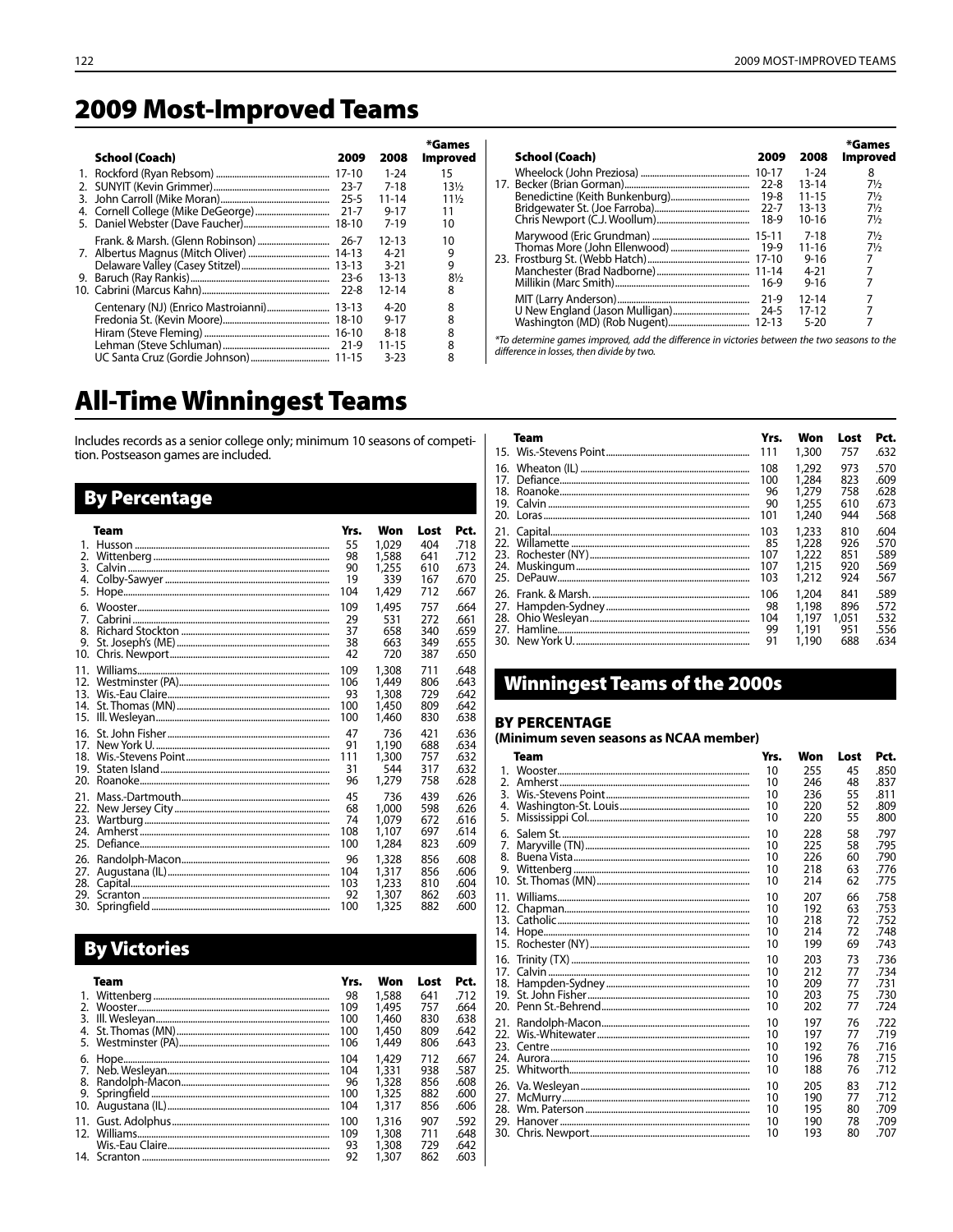| <b>BY VICTORIES</b>                    |  |
|----------------------------------------|--|
| (Minimum seven seasons as NCAA member) |  |

|                          | Team | Yrs.                       | Won                             | Lost                       | Pct.                                 |
|--------------------------|------|----------------------------|---------------------------------|----------------------------|--------------------------------------|
| 1.                       |      | 10                         | 255                             | 45                         | .850                                 |
| 2.                       |      | 10                         | 246                             | 48                         | .837                                 |
| 3.                       |      | 10                         | 236                             | 55                         | .811                                 |
| 4.                       |      | 10                         | 228                             | 58                         | .797                                 |
| 5.                       |      | 10                         | 226                             | 60                         | .790                                 |
| 6.<br>7.                 |      | 10<br>10<br>10             | 225<br>220                      | 58<br>52                   | .795<br>.809                         |
|                          |      | 10<br>10                   | 220<br>218<br>218               | 55<br>63<br>72             | .800<br>.776<br>.752                 |
|                          |      | 10                         | 214                             | 62                         | .775                                 |
|                          |      | 10                         | 214                             | 72                         | .748                                 |
| 13.                      |      | 10                         | 212                             | 77                         | .734                                 |
| 14.                      |      | 10                         | 209                             | 77                         | .731                                 |
| 15.                      |      | 10                         | 207                             | 66                         | .758                                 |
| 17.                      |      | 10                         | 205                             | 83                         | .712                                 |
|                          |      | 10                         | 203                             | 73                         | .736                                 |
|                          |      | 10                         | 203                             | 75                         | .730                                 |
|                          |      | 10                         | 203                             | 91                         | .690                                 |
|                          |      | 10                         | 202                             | 77                         | .724                                 |
| 22.<br>23.<br>25.        |      | 10<br>10<br>10<br>10<br>10 | 200<br>199<br>197<br>197<br>196 | 84<br>69<br>76<br>77<br>78 | .704<br>.743<br>.722<br>.719<br>.715 |
| 26.<br>28.<br>29.<br>30. |      | 10<br>10<br>10<br>10<br>10 | 195<br>195<br>194<br>193<br>192 | 80<br>83<br>93<br>80<br>63 | .709<br>.701<br>.676<br>.707<br>.753 |
|                          |      | 10                         | 192                             | 76                         | .716                                 |
|                          |      | 10                         | 192                             | 85                         | .693                                 |

## **All-Time Won-Lost Records**

| (Alphabetical Listing; No Minimum Seasons of Competition) |                                                              |                                      |                                              |                                               |                                              |
|-----------------------------------------------------------|--------------------------------------------------------------|--------------------------------------|----------------------------------------------|-----------------------------------------------|----------------------------------------------|
| Team                                                      | <b>First</b><br>Year<br>1903<br>1898<br>1901<br>1908<br>1896 | Yrs.<br>98<br>98<br>101<br>92<br>114 | Won<br>768<br>1.054<br>1,189<br>771<br>1.113 | Lost<br>1,236<br>883<br>1.029<br>1.039<br>951 | Pct.<br>.383<br>.544<br>.536<br>.426<br>.539 |
|                                                           | 1912<br>1975<br>1902<br>1932<br>1983                         | 96<br>35<br>108<br>77<br>27          | 896<br>551<br>1,107<br>939<br>306            | 1.092<br>387<br>697<br>938<br>385             | .451<br>.587<br>.614<br>.500<br>.443         |
|                                                           | 1902<br>1913<br>1912<br>1977<br>1931                         | 104<br>93<br>79<br>33<br>69          | 1,317<br>927<br>572<br>325<br>757            | 856<br>914<br>1.054<br>520<br>714             | .606<br>.504<br>.352<br>.385<br>.515         |
|                                                           | 1904<br>1901                                                 | 104<br>80<br>99<br>44<br>101         | 1,102<br>703<br>1,107<br>610<br>916          | 1,034<br>886<br>797<br>512<br>1,069           | .516<br>.442<br>.581<br>.544<br>.461         |
|                                                           | 1947<br>1915<br>1942<br>1951<br>1903                         | 63<br>94<br>68<br>59<br>88           | 743<br>821<br>644<br>664<br>8366             | 734<br>1,126<br>754<br>746<br>988             | .503<br>.422<br>.461<br>.471<br>.458         |
|                                                           | 1906<br>1929<br>1917<br>1927<br>1981                         | 89<br>77<br>90<br>80<br>29           | 873<br>904<br>881<br>1,020<br>531            | 874<br>732<br>1.012<br>706<br>272             | .499<br>.553<br>.465<br>.591<br>.661         |
|                                                           | 1962<br>1962<br>1920                                         | 48<br>48<br>90<br>90<br>103          | 607<br>549<br>290<br>1,255<br>1,233          | 681<br>725<br>1,294<br>610<br>810             | .471<br>.431<br>.183<br>.673<br>.604         |
|                                                           | 1910<br>1907<br>1902                                         | 100<br>101<br>61<br>102<br>108       | 1.145<br>866<br>607<br>997<br>1.098          | 877<br>1,210<br>804<br>1,104<br>970           | .566<br>.417<br>.430<br>.475<br>.531         |
|                                                           |                                                              |                                      |                                              |                                               |                                              |

| Team     | Year | Yrs.<br>58 | Won            | Lost<br>723    | Pct.<br>.458 |
|----------|------|------------|----------------|----------------|--------------|
|          |      | 97         | 610<br>1,138   | 996            | .533         |
|          |      | 99         | 959            | 990            | .492         |
|          |      | 57<br>84   | 703<br>1,149   | 666<br>851     | .514<br>.575 |
|          |      | 108        | 1.094          | 1,062          | .507         |
|          |      | 42         | 720            | 387            | .650         |
|          |      | 104        | 1,013          | 1,018          | .499         |
|          |      | 51<br>87   | 686<br>884     | 592<br>862     | .537<br>.506 |
|          |      | 80         | 634            | 992            | .390         |
|          |      | 83         | 710            | 920            | .436         |
|          |      | 109<br>69  | 993<br>963     | 1,001<br>650   | .498<br>.597 |
|          |      | 19         | 339            | 167            | .670         |
|          |      | 95         | 827            | 1,102          | .429         |
|          |      | 86<br>42   | 804<br>362     | 1,021<br>682   | .441<br>.347 |
|          |      | 94         | 971            | 893            | .521         |
|          |      | 87         | 881            | 1,110          | .442         |
|          |      | 40         | 425            | 421            | .502         |
|          |      | 100<br>84  | 916<br>909     | 1,014<br>791   | .475<br>.535 |
|          |      | 68         | 818            | 835            | .495         |
|          |      | 36         | 244            | 517            | .321         |
|          |      | 19<br>100  | 133<br>1,284   | 339<br>823     | .282<br>.609 |
|          |      | 80         | 568            | 978            | .367         |
|          |      | 107        | 979            | 1,120          | .466         |
|          |      | 103        | 1,212          | 924            | .567         |
|          |      | 41<br>99   | 513<br>846     | 504<br>1,019   | .504<br>.454 |
|          |      | 78         | 556            | 966            | .365         |
|          |      | 92<br>109  | 884<br>897     | 994<br>1,217   | .471<br>.424 |
|          |      | 43         | 478            | 546            | .467         |
|          |      | 43         | 376            | 661            | .363         |
|          |      | 65<br>53   | 747<br>685     | 729<br>634     | .506<br>.519 |
|          |      | 34         | 492            | 365            | .574         |
|          |      | 81         | 914            | 888            | .507         |
|          |      | 85         | 813            | 1,015          | .445         |
|          |      | 39<br>11   | 447<br>159     | 513<br>134     | .466<br>.543 |
|          |      | 22         | 259            | 292            | .470         |
|          |      | 23         | 257            | 319            | .446         |
|          |      | 85<br>15   | 938<br>223     | 977<br>175     | .490<br>.560 |
|          |      | 88         | 989            | 906            | .522         |
|          |      | 49         | 557            | 619            | .474         |
|          |      | 24<br>40   | 268<br>342     | 347<br>644     | .436<br>.347 |
|          |      | 21         | 316            | 237            | .571         |
| Franklin |      | 42<br>102  | 464<br>1,147   | 555<br>975     | .455<br>.541 |
|          | 1900 | 106        | 1,204          | 841            | .589         |
|          |      | 71         | 677            | 804            | .457         |
|          |      | 67<br>106  | 745<br>564     | 798<br>1,377   | .483<br>.291 |
|          |      | 91         | 820            | 834            | .496         |
|          |      | 106        | 1,154          | 1,010          | .533         |
|          |      | 72         | 729<br>240     | 834            | .466         |
|          |      | 19<br>43   | 503            | 248<br>588     | .492<br>.461 |
|          |      | 107        | 871            | 1,134          | .434         |
|          |      | 105        | 1,125          | 913            | .552         |
|          |      | 95<br>100  | 907<br>1,316   | 1,005<br>907   | .474<br>.592 |
|          |      | 16         | 258            | 174            | .597         |
|          |      | 97         | 1,021          | 741            | .579         |
|          |      | 99<br>98   | 1,191<br>1,198 | 951<br>896     | .556<br>.572 |
|          |      | 104        | 1,134          | 915            | .553         |
|          |      | 100        | 1,077          | 1,095          | .496         |
|          |      | 79<br>90   | 986<br>555     | 737            | .572<br>.340 |
|          |      | 103        | 902            | 1,079<br>1,093 | .452         |
|          |      | 86         | 991            | 840            | .541         |
|          |      | 111<br>99  | 794<br>699     | 1,231<br>1,052 | .392<br>.399 |
|          |      | 104        | 1,429          | 712            | .667         |
|          |      | 92         | 1,092          | 943            | .537         |
|          |      | 56         | 645            | 679            | .487         |

**First**